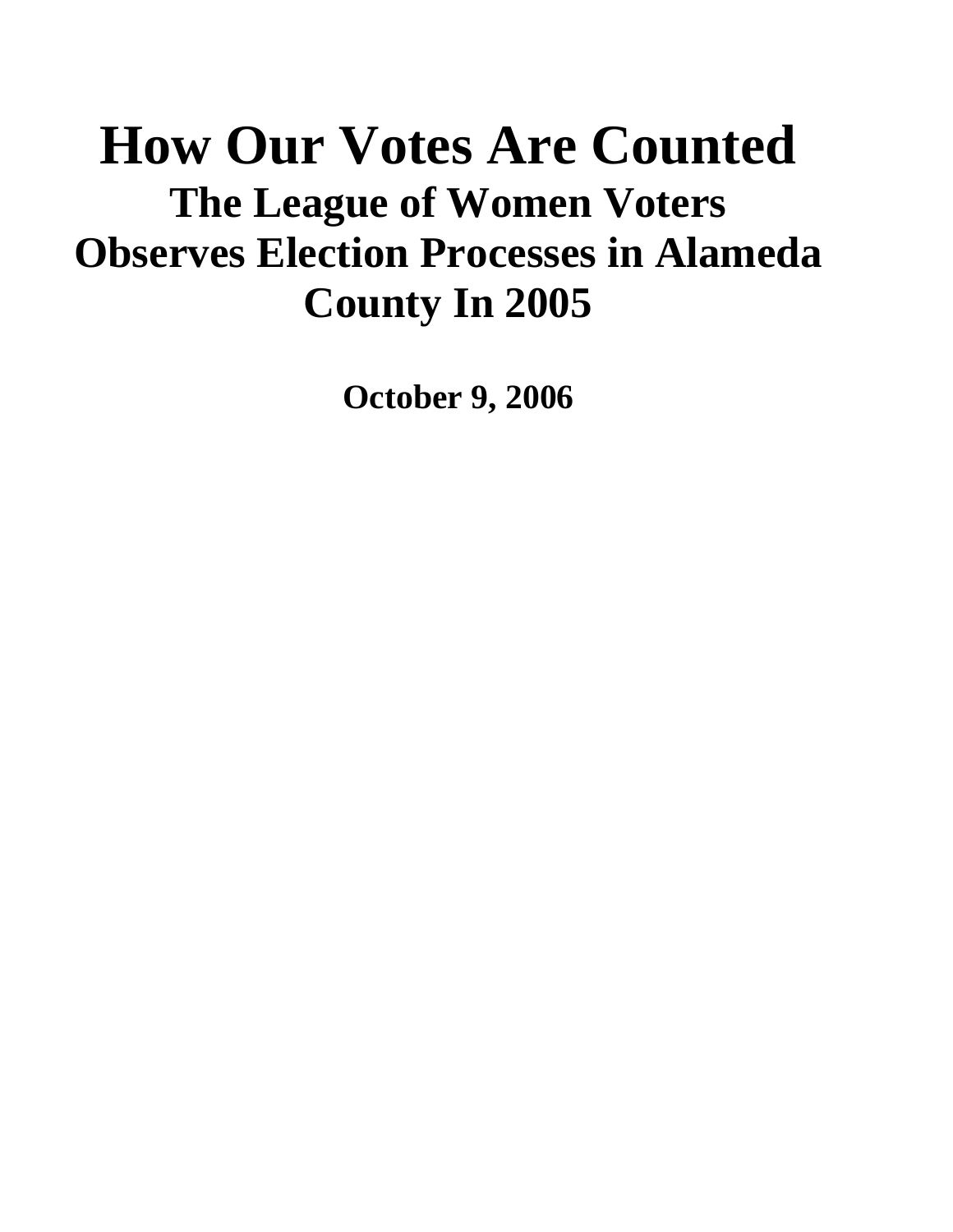# **How Our Votes Are Counted: The League of Women Voters Observes Election Processes in Alameda County In 2005**

# **Table of Contents**

| Preface                                                                    | $\mathfrak{Z}$ |
|----------------------------------------------------------------------------|----------------|
| 1 Election Day: Opening & Closing the Polls                                | $\overline{3}$ |
| Introduction: Public's Right to Observe                                    | $\overline{4}$ |
| Update on Election Process for June and November 2006                      | 5              |
| Security of Election Equipment and Records                                 | 5              |
| "Chain of Custody" of Election Records                                     | 6              |
| Security of Voting Machines                                                | 6              |
| 2 Logic and Accuracy Testing                                               | $\overline{7}$ |
| The Logic and Accuracy Board                                               |                |
| The Logic and Accuracy Test                                                | 7              |
| Importance of the Board of Logic and Accuracy                              | 9              |
| Adequacy of the Election Systems Tests                                     | 10             |
| 3 What Happens to Your Absentee Ballots: Processing and Counting           | 11             |
| <b>Overcoming Practical Problems</b>                                       |                |
| <b>Checking Signatures</b>                                                 |                |
| <b>Opening Envelopes</b>                                                   |                |
| <b>Unfolding and Sorting Ballots</b>                                       | 12             |
| <b>Reading and Counting Ballots</b><br>Counted but not Totaled or Reported | 13             |
| <b>Visitors</b>                                                            |                |
| On the Job Training and Work Environment                                   |                |
| 4 When the Polls Close                                                     | 14             |
| At the Polls                                                               |                |
| Closing and Totaling Each Voting Machine                                   |                |
| Counting and Reconciling the Votes                                         |                |
| Packing Up Memory Cards, Records and Supplies                              |                |
| To the Return Center and then to the Accumulation Site                     |                |
| <b>Accumulating Votes</b>                                                  |                |
| Counting and Reporting the Vote in the ROV Computer Center                 | 15             |
| Problems Counting the Vote                                                 |                |
| Reporting the Vote by "Sneakernet' and Secure Lines                        | 16             |
| Gathering In All Election Materials                                        |                |
|                                                                            |                |
| 5 The Post Election Canvass:<br>Post Election Counting and Double Checking | 16             |
|                                                                            |                |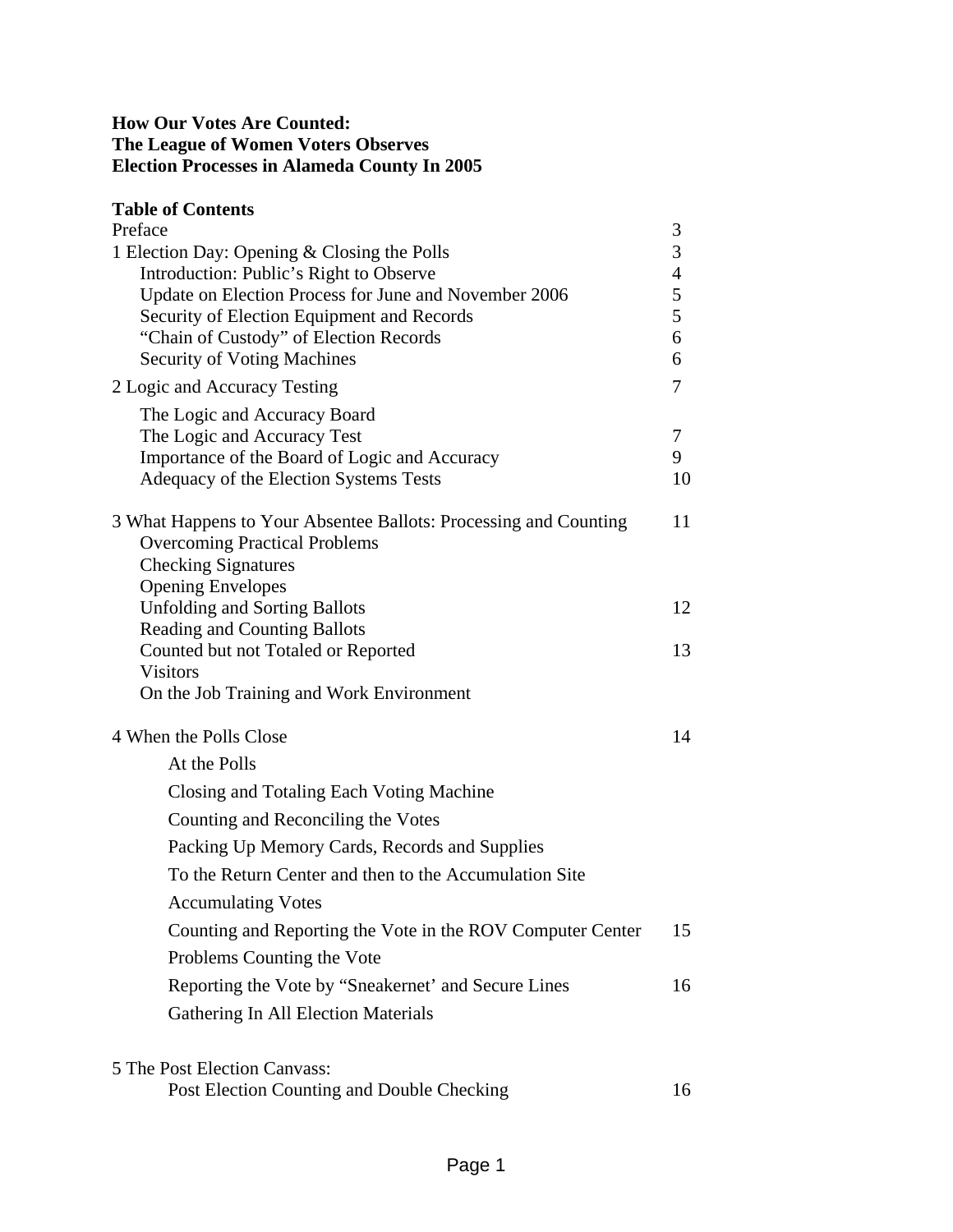| <b>Reports of Early Results</b>                                  |    |
|------------------------------------------------------------------|----|
| Are absentee or paper ballots voted at the polls always counted? |    |
| The Official Canvass                                             | 17 |
| Your Right to Observe the Canvass                                |    |
| Preparing Ballots and Checking Election Documents                |    |
| <b>Sorting Ballots</b>                                           |    |
| Checking and Balancing the Records                               | 18 |
| The Scene at the Start of the Canvass                            | 19 |
| <b>Checking Provisional Ballot Envelopes</b>                     |    |
| Counting Provisional Ballots, Paper Ballots Turned in            |    |
| at the Polls and Absentee Ballots                                | 20 |
| <b>Counting Write-In Votes</b>                                   |    |
| <b>Remaking Damaged Ballots</b>                                  |    |
| <b>Updating Vote Totals</b>                                      |    |
| 6 The 1% Manual Tally                                            | 21 |
| California Election Code on the One Percent Tally                |    |
| How the Election Code Requirement is Carried Out                 |    |
| 1% of Precincts Drawn from 805 Polling Places                    | 24 |
| Current Method Described & Discussed in Detail                   |    |
| A Poor Sample                                                    | 25 |
| <b>Supplemental Precincts Picked</b>                             |    |
| ROV Selects About 1% of Paper Ballots                            | 26 |
| How the Manual Tally is Done                                     |    |
| Some Conclusions and Suggestions about the 1% Tally              | 28 |
|                                                                  |    |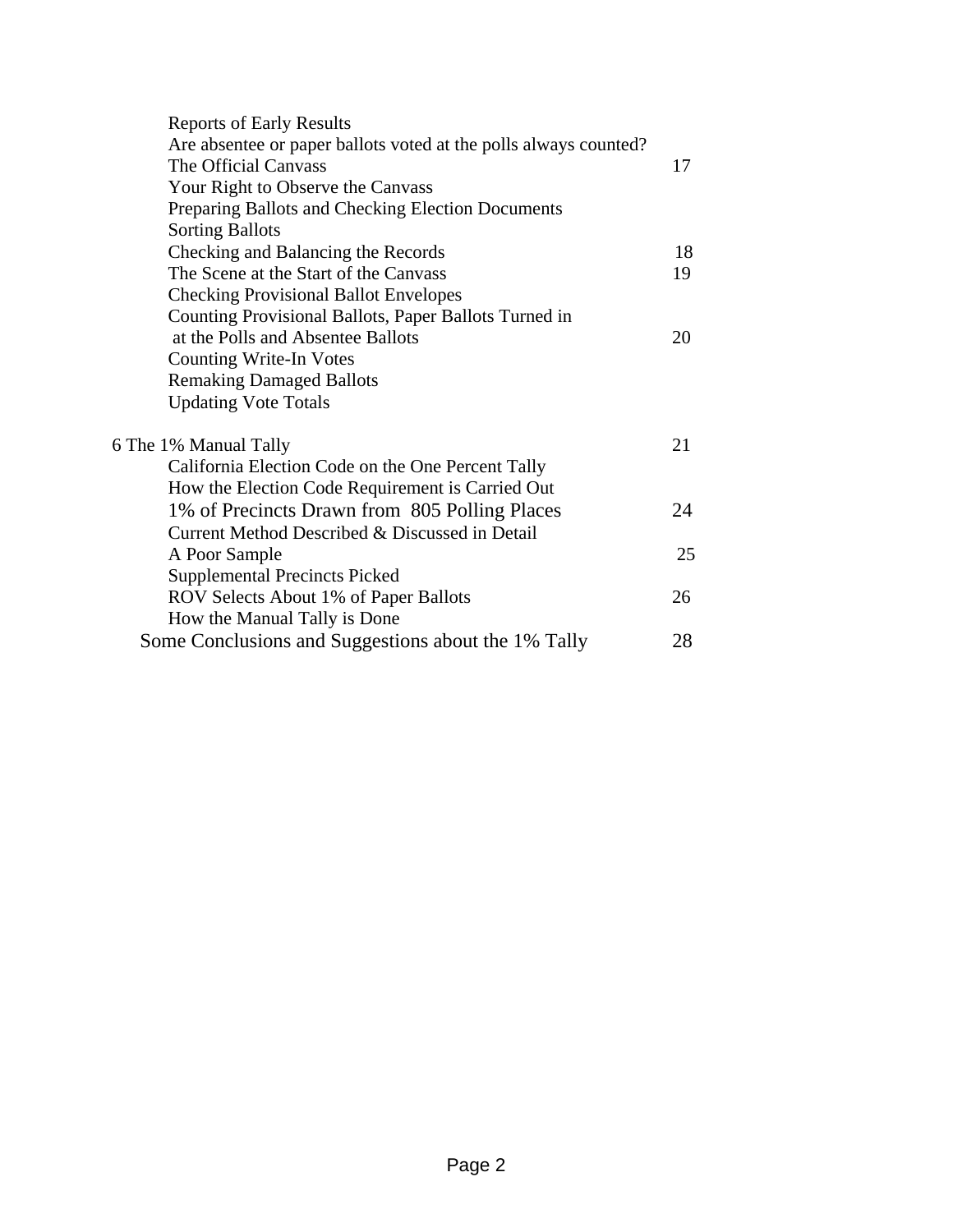#### **How Our Votes Get Counted: The League of Women Voters Observes Election Processes in Alameda County In 2005**

Preface

*• The League of Women Voters of the United States believes that voting is a fundamental citizen right that must be guaranteed. • The League of Women Voters believes that voting technologies must be secure, accurate, recountable and accessible.* 

In keeping with these central League policies, members of the Alameda County Council of the League of Women Voters took the opportunity provided by the November 2005 Special Election to observe closely how ballots were handled and counted in the County. They knew that, as of January 1, 2006, new federal and state laws would require important changes in the election equipment and processes—in particular, all electronic voting equipment would be required to have a "paper trail" or VVPAT that could be counted if the electronic count was called into question. The Diebold TS touch screen system and machines used by Alameda County in the November 2005 election did not provide for a "paper trail." Thus, the system observed by the League members included one of the major flaws—lack of a paper trail-- that had inspired the new election legislation. In addition, the Diebold company and its systems had been widely criticized as having serious security flaws.

This detailed report describes how the Alameda County Registrar of Voters handled our ballots and protected our vote using its then current equipment and staff, following the then current federal laws and state elections code and regulations from the Secretary of State. It also describes the protocols and practices of the Alameda County Registrar of Voters Office.

Overall, League observers found that the ACROV was conscientious and meticulous in carrying out its work in November 2005. Many careful protocols were in place to ensure that every vote was counted accurately. The ACROV successfully met the challenge of using a temporary system for the June 2006 Primary Election. In that election, nearly all votes were cast on paper ballots—either as absentee ballots or in the polling places—plus touch screen machines equipped with paper records at 8 locations throughout the county.

This report provides useful information about how the ACROV may handle future elections with new equipment. Election equipment and software are only part of an election system. Well trained staff and systematic procedures are key parts of an election system and are essential to carry out a secure and accurate election. Because of its experienced staff and careful protocols, the ACROV has the ability to adapt successfully to the new equipment recently ordered by the County and to develop new protocols that may be needed to compensate for any weaknesses of the new equipment and its software.

Note: The League of Women Voters of the United States has published excellent reports about and testimony advocating for election reform and voting rights, including the need to ensure the development of voting technologies that fully meet these goals through a much more serious R&D commitment, as well as clear performance standards. League publications may be found under these topics on the LWVUS website http://www.lwv.org. The League of Women Voters of California is also active in public information and advocacy in the areas of voting rights, election systems and related topics. Information may be found at http://ca.lwv.org.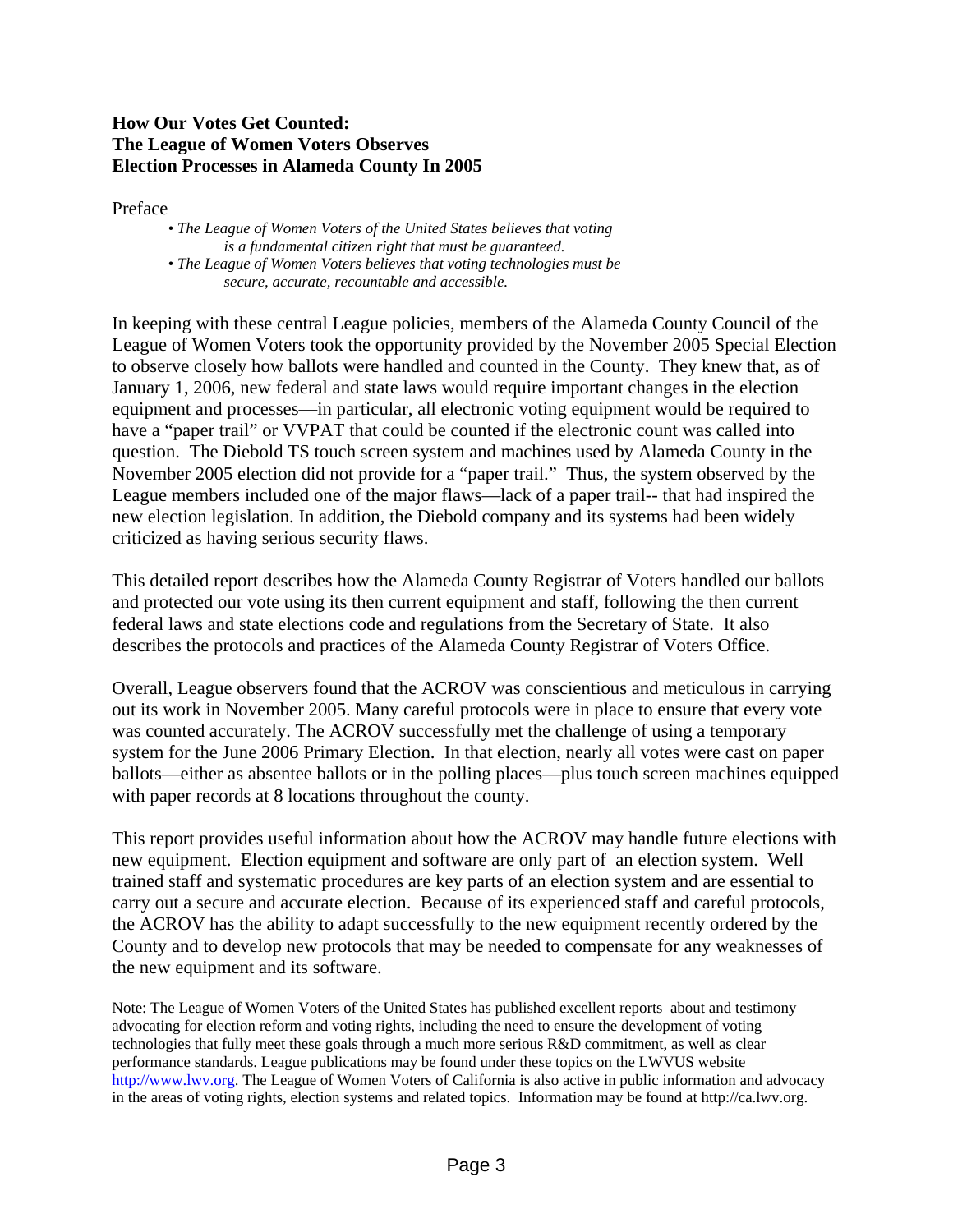#### **How Our Votes Get Counted: The League of Women Voters Observes Election Processes in Alameda County In 2005**

#### **Election Day: Opening & Closing the Polls Introduction**

**Public's Right to Observe** The Public has the right to observe many election procedures. Members of the League of Women Voters [LWV] are often the only members of the public observing these procedures, although other citizens and citizen watchdog groups do observe some of these activities. Recently, League members in Alameda County, California, have watched the Alameda County Registrar of Voters Office [ROV Office] carry out the General Election in November 2004 and the Special State Election in November 2005.

We found the Alameda County Registrar of Voters Office conscientious in enabling League members and other members of the public to observe the activities we describe in this report and to answer questions about these activities. However, the physical layout of the offices in the basement of the Alameda County Courthouse is crowded and cramped; many different staffers carry out many different tasks at the same time. Public visitors are escorted through the office by staff and are generally confined by ropes to a small area where they can see but not interfere with the activities. From this area, visitors can look through a large glass window into the computer room that houses the central election computer and other equipment. Visitors can look around the large room where paper ballots are processed and prepared for counting and other tasks are carried out. From the public observation area it is not always possible to see exactly what is happening, what is written on pieces of paper, what is typed into or shown on scanner display screens or computer screens.

In the following reports, we describe what we have seen and understood. For details that we could not observe directly, for example, a description of how election results travel from outlying offices to the ROV's computer and from the ROV to the Secretary of State, we rely on interviews with ROV staff and written materials from their office and other sources. Many of the procedures are mandated by the Secretary of State and/or the state Election Code, so what happens in Alameda County should resemble what happens in many other California counties.

After January 1, 2006, the Alameda County Registrar of Voters planned to purchase new election equipment which would comply with new federal and state laws and regulations. Of particular note, all voting equipment must have a voter verified paper trail [VVPAT] and disabled voters must be able to vote independently and privately. in addition to counting the ballots, the scanners at the polling places will verify the ballots, and allow for 'second chance' voting. This means that if there is an illegal vote (generally voting for too many candidates in a race), the scanner will give an error message, and allow the voter to correct the error.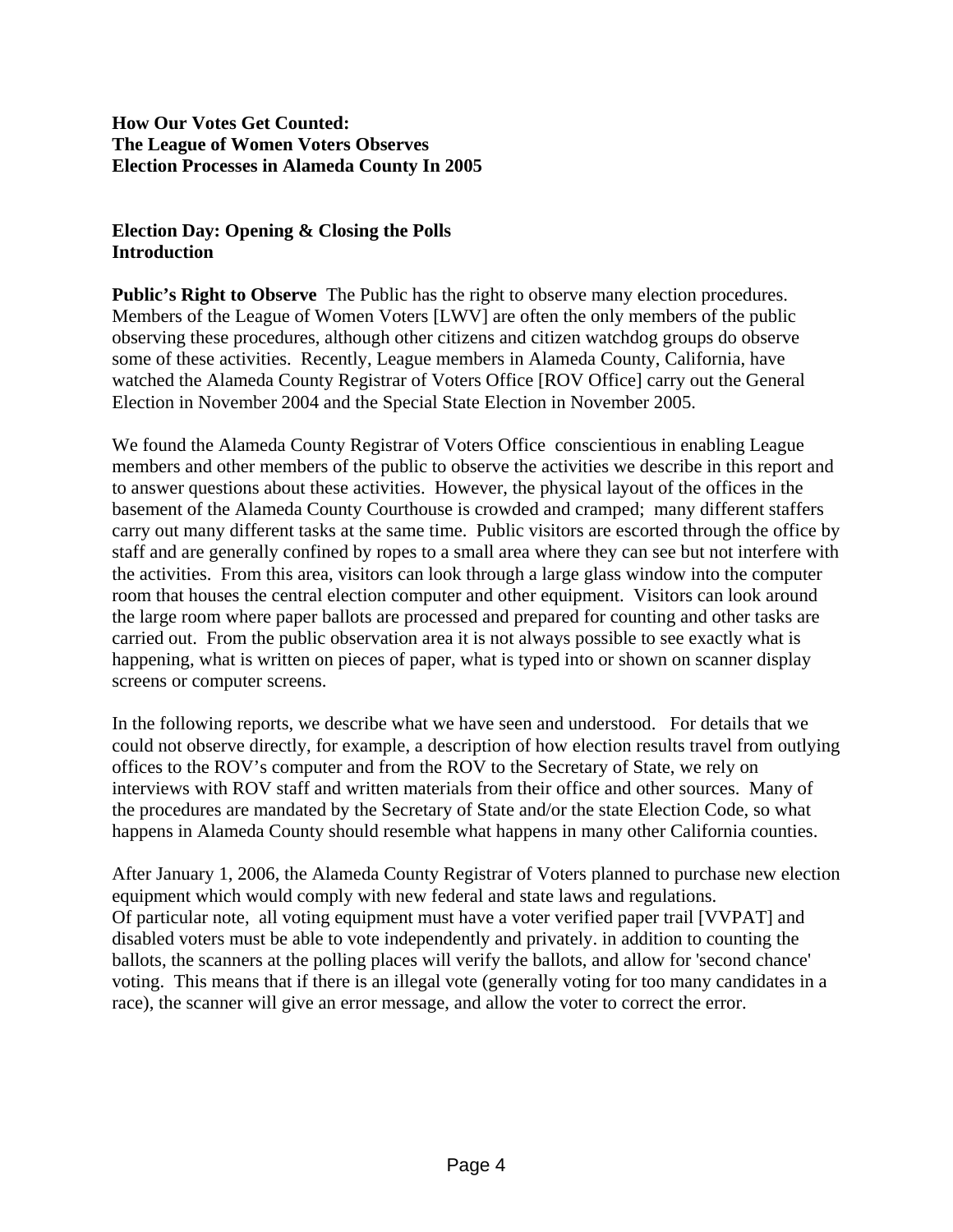### **Update on Election Process for June and November 2006 as of August 11, 2006:**

Although the Alameda County ROV had begun the process of purchasing new equipment in late 2005, they were not able to complete it in time to purchase new equipment that could be used for the June Primary Election. Delaying factors included the failure of the Secretary of State to certify several potential systems until spring.

**June 2006 Primary Election:** As a temporary solution, the ACROV adopted a system under which most voters would vote on paper ballots—either as absentee voters or by filling them in at their polling places. Electronic touch screen machines that did include a "paper trail" or VVPAT--Voter Verifiable Paper Audit Trail--were installed at 8 locations in the county—the ROV Office and seven City Clerks' offices. These machines were available for early voting and on Election Day, so that voters who wished to vote on touch screen machines, including disabled voters, could do so. Taxi vouchers were available at precincts to transport such voters. The mechanical scanning and counting of the paper ballots was all done at the ROV Office. Acting ROV Dave Macdonald reported that only about 1500 voters voted electronically. The June election process was lengthy and required additional staff, but was reported as successful.

**November 2006 General Election:** After the June election, the Board of Supervisors completed selection of new election equipment. The new equipment, from Sequoia Voting Systems, is expected to arrive, be tested and used in time for the November 2006 election. The new equipment will enable voters at each precinct polling place to vote either on paper ballots or on a touch screen machine. Paper ballots will be read and counted by an optical scanner. Votes will be recorded electronically; paper ballots will retained for delivery to the ROV. Touch screen votes will be recorded both electronically and on a paper record which will be stored in the machine. Both types of machines will record their totals on removable memory cards; both types of machines will have paper records.

#### **Security of Election Equipment and Records**

The reports that follow show that the Alameda County Registrar of Voters office is very careful to keep election equipment, records and materials secure and accounted for. This is particularly notable when you consider that at the election we describe, in November 2005, voting machinery, paper ballots, poll registers and more were distributed to 805 polling places and then collected again without any significant breaches of security being reported. A large number of temporary Poll Supervisors and workers are trained, sworn in and hired for very modest pay to make the election possible. They make surprisingly few mistakes and, because of the elaborate record keeping and checking system, these mistakes can be identified and corrected.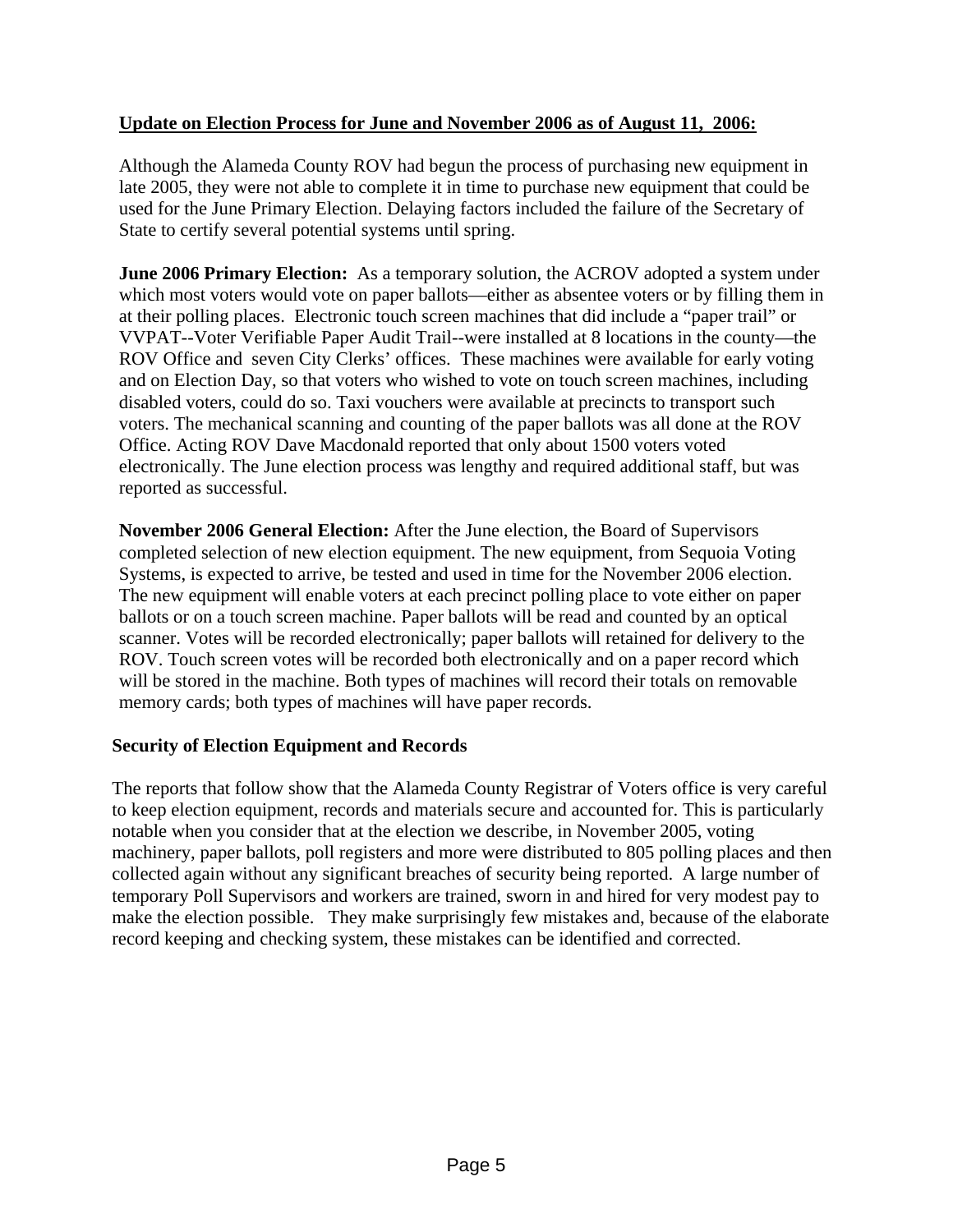## **"Chain of Custody" of Election Records**

ACROV record keeping seems to be meticulous; the system provides checks and balances; records are double checked; equipment is locked up.

**From the distribution center to polling place**: Each Poll Inspector, that is, supervisor, of an individual polling place, picks up and signs for the paper ballots, rosters, electronic memory cards and other materials. The Poll Inspector is responsible for their security from the time he or she picks them up from a distribution center on the Saturday morning before the election. The Inspector brings them **to the polling place** on Election Day. The Inspector and other poll workers sign in and out on Election Day.

**From the polling place:** The Inspector and a second poll worker deliver the paper ballots, the memory cards that record the vote and other vital election records **to one of the 27 return centers.** They sign in when they deliver the materials. Memory cards are then transported by County workers **to the three accumulation sites and the ROV office**, which serves as the fourth accumulation site.

**Electronic Vote Report to ROV from the Accumulation Sites:** The votes recorded on the memory cards are transferred to the machines that consolidate the vote records; the results are sent electronically—on secure lines—to the ROV office.

**Return to the ROV Office:** The memory cards themselves are brought to the ROV office that night or the following day. The paper ballots, registers and other materials from the 27 return centers are also brought in to the **ROV office** the day after the election by ROV staff.

#### **Security of Voting Machines**

Touch screen machines are tested and prepared for the election at the ROV warehouse. The machines are delivered from the ROV warehouse to the hundreds of polling places on wheeled carts, locked to the cart with cables with security coded locks and wrapped in strong transparent shrink wrap and with a packing slip identifying the machine ID numbers. They are unwrapped and set up by the poll workers the night before the election. They are plugged in and locked up in their individual cases. At 6 am on Election Day the poll workers unlock the machines and go through the routine that readies them to receive votes. This routine requires the use of keys that have stayed with the Inspector and of a security code. The machines are checked to make sure that no votes have been cast on them. [See **Logic & Accuracy Testing** for a description of the routine.]

At the end of the day, poll workers go through the closing routine to close each machine and total the votes cast. The machines are locked up, put back on the cart and locked to the cart. [See **What Happens When the Polls Are Closed.]** According to the ROV's protocols, the machines are picked up by a trucking company and delivered to the ROV warehouse as soon after the election as possible.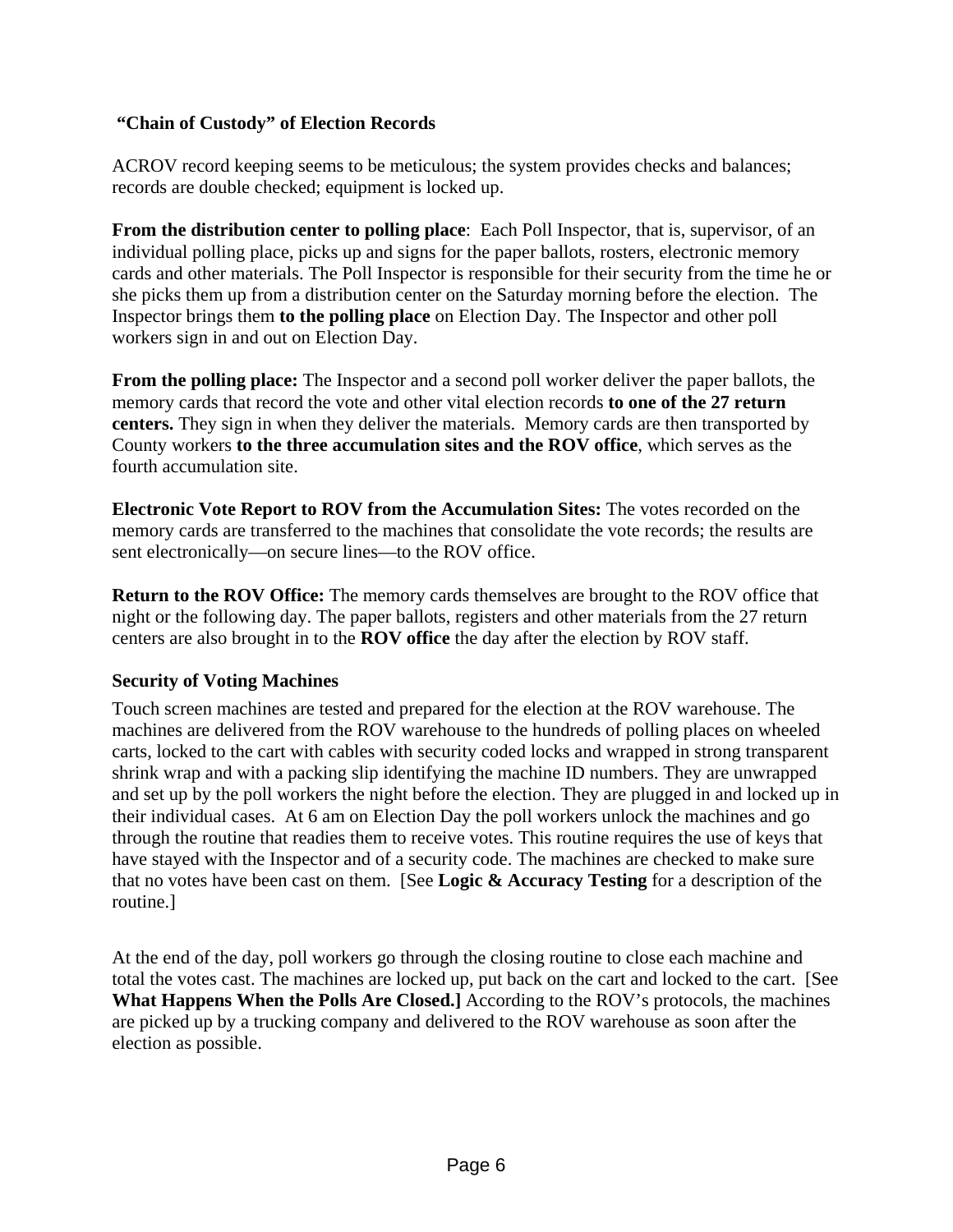#### 2 **Logic and Accuracy Testing**

**The Logic and Accuracy Board** At each election the ROV appoints four citizens to a Logic and Accuracy Board —two from the Grand Jury and two from the League of Women Voters. The job of the Board is to observe the election vote count as representatives of the public at large. The Logic and Accuracy Test is the Board's first opportunity to carry out its task. At the November 2005 three Board members served.

**The Logic and Accuracy Test** The Board members, with ROV staff, run through the voting procedures as a "logic and accuracy test" of the touch screen voting equipment and other procedures and equipment that together make up the voting system. This test familiarizes them with the vote casting and counting process that will be used at that election and enables them to observe that the system is functioning properly. The test prepares Board members for their job when the ballots are counted. On election night, the four Board members are authorized to observe the ballot count closely, to walk around the computer room and processing areas, to ask staff questions and to get answers. Other members of the public may only watch the computer room through a glass window.

**Acting Registrar of Voters Elaine Ginnold said she thinks of the Logic and Accuracy Test as a snapshot of the election**, a run-through of the basic process of counting votes from the touch screen machines. The Logic and Accuracy Test attended by the Board and open to the public is only a small part of the array of tests of the system carried out by the ROV staff. These tests cover both voting on touch screen machines and on paper ballots. Ginnold reported that even this simple procedure has, in the past, caught a problem which she was then able to have corrected before the election proper.

**At 4 pm on Thursday, Oct 27, 2005,** Acting Registrar Elaine Ginnold, several staffers, including Thomas York, Manager, Information Technology Division, and Charles Corum, Manager, Registration & Elections, and three members of the Board of Logic and Accuracy met in the central computer room in the ROV's basement offices**.** The Board members were sworn in, vowed to uphold the Constitution, signed the oath.

**Picking the Sample Precincts for Testing.** Registrar Ginnold told the committee members that, for this special election, there were 7 distinct ballot types or layouts, since some cities and districts were electing council members or school board members and four jurisdictions had ballot measures. Members picked seven precincts from a list of all available precincts, making sure that all seven ballot types would be tested. The tests were carried out on two Diebold touch screen/Direct Recording Equipment or DRE machines. The machines were in test, not election, mode, so that the test votes would not be recorded as real votes in the Special Election.

The Committee members worked in teams to "vote" in each of the selected precincts. The test mode permitted the committee to scroll through the whole list of precinct numbers and pick the pre-selected precinct. After that decision, all the procedures matched those carried out by poll workers at each poll on election day.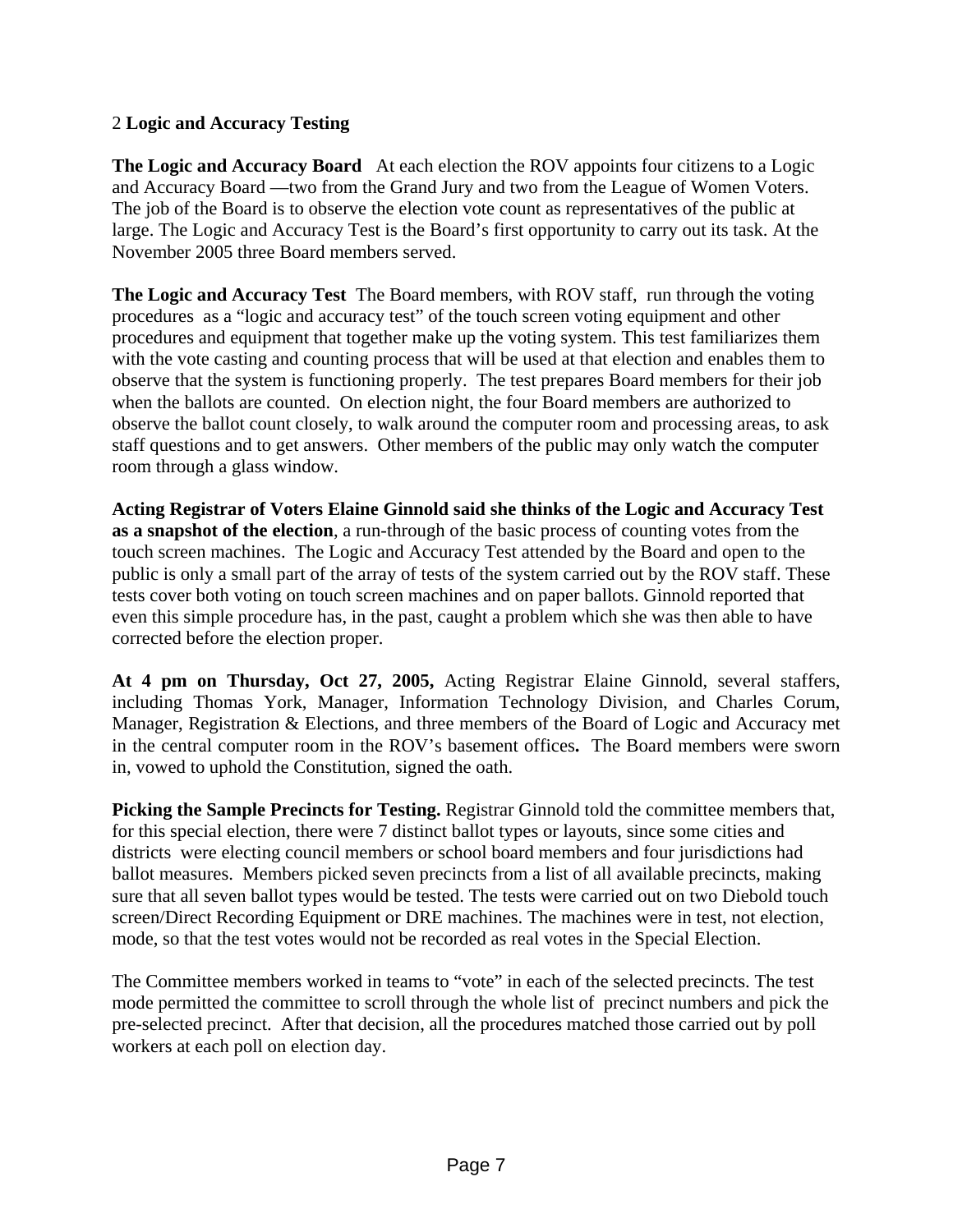**Opening the Test Polling Place** First, the team unlocked the little door on the top of the machine so they could see the adding machine style roll on which totals are printed. They printed out a report of votes cast in that precinct on that machine--to make sure that no votes on any item were already recorded in the machine. "Zero" votes cast is the desired answer for each item. The paper record was rolled up. The little door was locked.

## **Voting**

The following process was carried out for each of the 7 test precincts of the 7 ballot types that the group had previously selected. The team was given a "voting card" for the specific precinct to insert in the machine. The card identified the voter as entitled to vote on the particular ballot of that precinct. The card clicked in; the machine was ready to receive one vote. One person cast the ballot on the touch screen. Another marked each ballot choice on a paper copy of the appropriate sample ballot to record how his/her partner voted on the item. After one ballot was cast, the voting started over in the same precinct; the next ballot was cast.

The teams "voted" three ballots in each test precinct according to a pre-determined voting pattern: on the first ballot—'yes' on all measures. On the next two ballots—'no' on all items. In the case of candidates, the team cast 1 vote for the first candidate on the list, 2 votes for the second, 3 votes for the third and so on. Where the ballot permitted write in candidates, the team tested each write-in position once. For example, on a mayor's race, testers typed in one name in the appropriate place. Where a city council race allowed for 2 votes, testers typed in 2 names, one for each position on the ballot. As one person selected the items on the screen, the other watched carefully. The "voter" and the observer reviewed the summary screen, then touched "cast ballot" on the touch screen.

**Closing the Test Polling Place** After all ballots were voted in each test precinct, the voting machine was closed for that test precinct. The usual closing procedures were followed. A small locked door on the right side of the machine was opened. The team instructed the machine to close the poll and total the votes.

**The complete vote record of each individual voter is recorded on the computer memory built into the machine**; this record remains in the machine and can be consulted if all other records fail. This complete record is also recorded on the removable memory card, which is the source of the numbers counted to yield the official election report.

In the November 2005 election vote totals for each machine were printed out on the paper roll, not individual ballots. The totals for each machine were consulted later by the ROV Office to check the accuracy of the vote totals. In future elections a printed paper record will be a complete record of the vote as voted by the voter. The voter will have the opportunity to check or verify that the printed record exactly matches his/her electronically cast ballot—before actually casting the electronic ballot. So counting of the paper records will actual mean counting an independent permanent record that reflects the vote intended by the voter.

The next step in closing the polls was to open the small locked door on the top of the voting machine to permit the team to see the paper roll and pull its end out of the enclosure, so it would not jam. The voting totals for the machine were printed. The L&A Board member signed the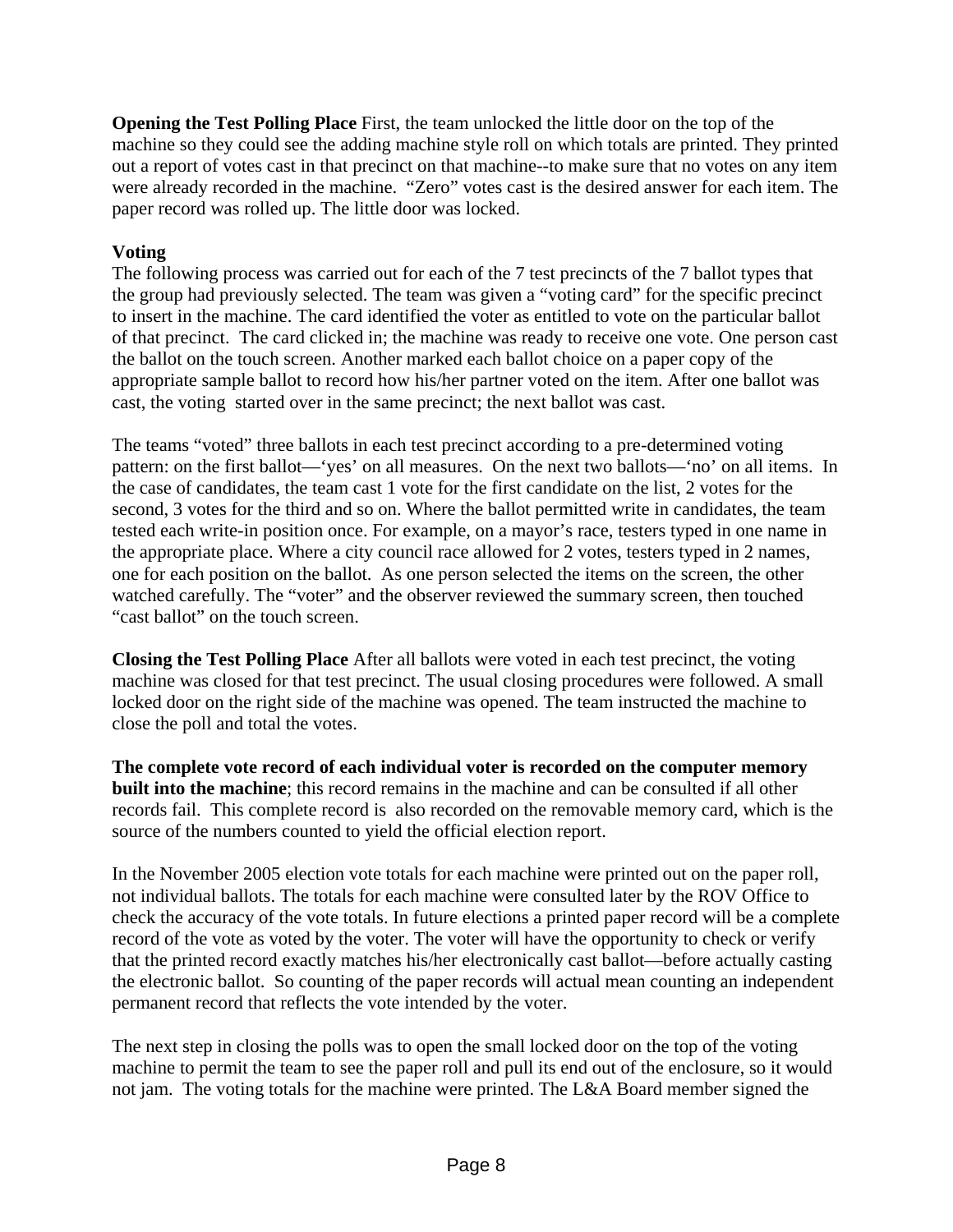tape. Then the memory card was removed from the machine and walked over to the "accumulator."

**Accumulating the Votes for Each Precinct** Since each actual precinct has more than one voting machine and results are reported by precinct, specially programmed touch screen machines are used as "accumulators." These machines add up the totals for each precinct; they accumulate or compile the totals from all the machines in each precinct.

**Transmitting & Reporting the Totals for Each Precinct** In the test, the accumulator uploaded,that is, sent the totals by hard wire to the central elections computer. For the test, all the voting machines and computers were in the central elections computer room, where all the test votes were totaled and reported.

**Checking the Vote Totals** The teams checked the totals from the central computer against the totals tapes toconfirm that the vote totals at each stage were correct.

**Saving the Test Materials** The paper results and memory cards used for the test were sealed into an envelope and signed by the L&A Board members present. The envelope was put in a secure place. The public logic and accuracy test had been completed. If questions about the test arise, the contents of the envelope can be rechecked. If, during the election, the ROV office suspects problems with memory cards, the cards used in the test can be removed and checked, since the program was known to be functioning correctly at the time of the pre-election L&A test.

#### **Importance of the Board of Logic and Accuracy**

The Board of L & A plays a potentially significant role as citizen observers of vote counting on election night. They serve as witnesses of the activities of the staff and could alert the staff or the public if they observe problems. They can also observe whether staff seems to deal with problems appropriately as they come up. Sukey Wilder, a member of the League of Women Voters of Oakland and a computer systems manager, has served on the Board since the days of punch card voting. She reports that every election night is different. Unanticipated problems come up. She has had the opportunity to see how staff handle such problems.

For example, she observed a problem during the counting of the special recall election in 2003 when 135 candidates were running for governor. Then Registrar Brad Clark and then Assistant Registrar Elaine Ginnold noticed that, in precincts that were usually strongly Democratic, Cruz Bustamente, the Democratic front runner, was not getting many votes, but a relatively unknown candidate was getting many votes. This prompted them to check the electronic scanners that were reading the paper ballots and to have some ballots hand counted. The hand count revealed that the vote counting program was not counting the paper ballots correctly. The program was fixed. The count was redone to get an accurate vote.

Wilder finds that experienced ROV staff who are familiar with the probable trends in their county are crucial to running an accurate and secure election. She has also observed that problems that come up at one election have not reoccurred at the following election. The staff has taken action to make sure that problems they know about do not recur.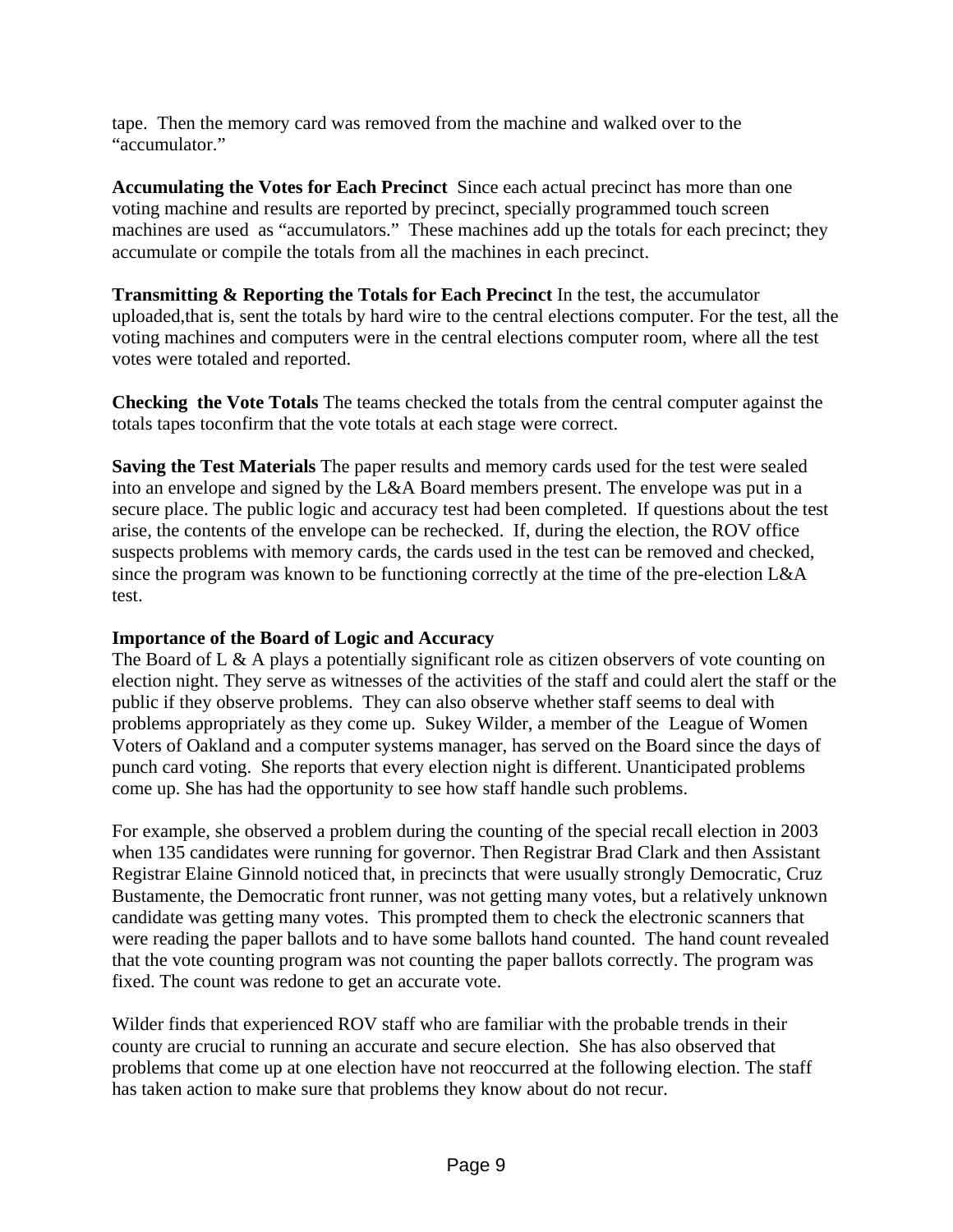#### **Adequacy of the Election Systems Tests**

before the election.

#### **Significance of the Logic & Accuracy Test**

How meaningful is the Logic and Accuracy Test as a test of the logic and accuracy of current voting methods? This is a modest test created for earlier days and simpler methods. David Wagner, professor of computer science at the University of California and a member of the new national consortium ACCURATE, A Center for Correct, Usable, Reliable, Auditable and Transparent Elections, observes that L&A tests are not very meaningful when it comes to deliberate fraud. However, when it comes to unintentional errors, L&A tests can detect accidental errors pretty effectively. For instance, on optical scan machines, ballot position 17 might be printed on the paper ballot as a vote for candidate A, while the optical scanner's electronic configuration file tells it to count it as a vote for candidate B. L& A tests can detect such errors. Accidental errors are, Wagner suggests, probably more common than deliberate fraud.

**Are our election systems tested well enough to insure an accurate and secure election?** This is question that all citizens want answered. Election machines and programs are a key part of the election system; their accuracy and security cannot be established by visual observation alone. The League observers compiling this report do not, therefore, attempt to evaluate the testing or the election equipment itself in this report. Acting Registrar of Voter Elaine Ginnold reported that the staff carries out extensive tests on both the absentee and the touch screen voting systems

**Responsibility for the accuracy and security of voting machines, however, rests on the Secretary of State and the federal Election Assistance Commission.** The Secretary of State's office has technical experts and has expanded its testing. Testing on the federal level is carried out by independent testing companies paid by the manufacturers of the equipment. Testing is carried out according to advisory standards set by the federal Election Assistance Commission.

The standards and testing of election equipment have been inadequate in the past; they are coming under increasing scrutiny. The work of ACCURATE, the new national consortium of university computer security experts, should provide further scrutiny and safeguards. Watchdog organizations with technical expertise have focused on the accuracy and security of elections. Public criticism of failures of the election system in recent elections has prompted changes. Citizen can keep looking, asking questions and urging improvement so that public officials will continue to be vigilant and to improve the systems.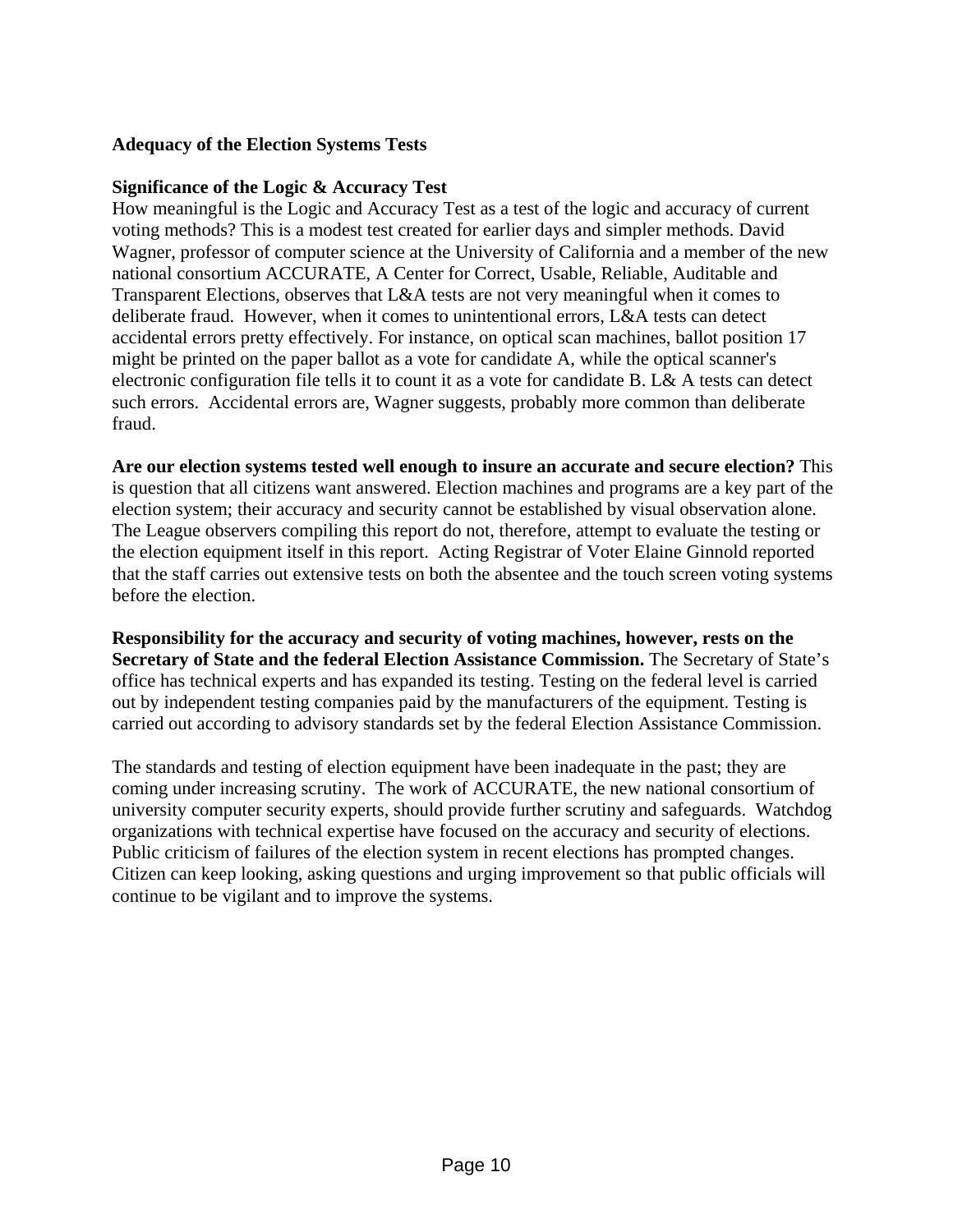## **3 What Happens to Your Absentee Ballots: Processing and Counting**

**The Registrar had announced Tuesday, Nov.1, 2005, at 8:30 am,** a week before the Election Day, as the start of the count of absentee ballots. Absentee Ballots were continuing to pour into the Alameda Registrar of Voters Office. At 9:30 am staff were preparing the ballots to be counted.

**Overcoming Practical Problems** All the procedures combine hard work by temporary and permanent staff and use of specialized machines. The awkward basement layout of the Registrar's office does not permit an easy logical flow of documents; many spaces have multiple uses. In particular, absentee ballots at all stages of processing are loaded on big carts and wheeled into the computer room each night for security. They are returned to the appropriate work area the next morning. The carts and trays of ballots are moved often—to put them in the right place, to get them out of the way, to do the next step of the process, to bring them back to wait for the next step of the process.

The processing system seems well thought out and carefully carried out, so as to avoid any problems that might be created by the awkward back and forth movement of the ballots. Check lists are provided to workers and supervisors. Trays of envelopes and ballots are labeled to indicate their stage of processing. When problems are spotted, supervisors make adjustments to the procedures and give new instructions. Despite the crowded and awkward basement setting and the rather tedious nature of the work, the work environment seemed friendly and cheerful.

**Checking Signatures** The big yellow absentee ballot envelopes, signed by each voter on the outside, are delivered to the Registrar's Office. Numbered trays packed with envelopes go to staffers at several scanning machines. Envelopes enter the machine, the image of the signature is scanned and each envelope is stamped with a unique identifying number. Envelopes return to the tray in numerical order. The signature images are stored electronically and called up by staffers at a bank of computers in a different part of the office. A worker reads the name of the voter and pulls up an electronic image of the voter's signature from his or her voter registration form. The staff member compares the two signatures and clicks "accept" or "reject." A supervisor reviews doubtful signatures.

Acting Registrar Ginnold said that their policy is to count the vote if possible. However, in cases where it is clear that someone else has signed, the appropriate envelope is removed from the tray and the vote is not counted. Ginnold reported that when the signature is rejected or has changed a great deal, the voter is sent a new registration form to get a current signature. The ROV hopes to acquire new machines that would enable up to 60% of signatures to be checked by computer; only about 40% would need to be check by a human worker.

**Opening Envelopes** Trays of envelopes with approved signatures are labeled and carted to the back office. Batches of envelopes are lifted onto a tray on a machine that vibrates them to shake the ballot down so it won't be damaged when the envelope is opened. Trays of these envelopes go to workers at two machines. They put batches of envelopes in; the machine slits open each envelope and moves it to the worker who reaches in, takes the ballot, discards the envelope,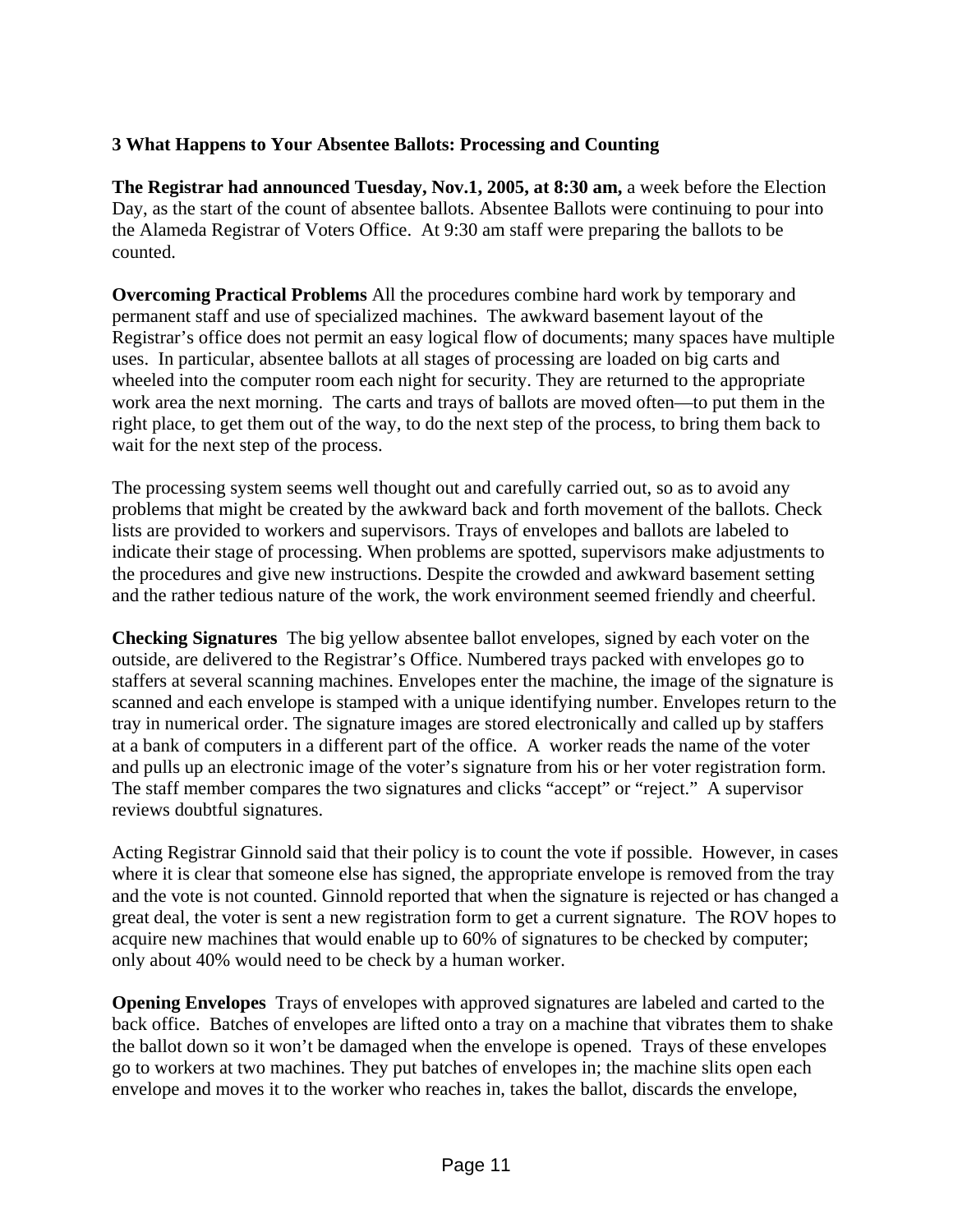stacks opened ballots in empty trays. The whole process happens quickly; the workers did not and really would not be able connect the identity of the voter with the content of his or her vote. After this point, the ballot can no longer be identified as belonging to a particular voter.

**Unfolding and Sorting Ballots** Clerks at five worktables go through the trays; they unfold the stiff four-fold ballots. If voters have failed to remove their stubs, workers remove them and clean the edge. Then they sort them into three trays: "good" [= good or blank], "damaged" [= ripped, cut, timing marks cut off, tape on ballot, voter signed or initialed ballot, red or green pen or pencil used] and "write in" trays.

When "good" trays are filled, staffers carry them to a long table where three workers called "counters" smooth and flatten them and count them into stacks or batches of fifty, then combine the stacks of 50 into trays of 500. Within each tray of 500, colored paper sheets separated each stack of 50 ballots. These trays are put aside, ready for the computer reading and counting.

This, at least, is the system when it is up and going. On the morning Nancy Bickel observed, the "counters" and, from time to time, the computer supervisor and staff, were all pitching in to sort ballots, so that they could accumulate a large enough number of processed ballots so that, once the computer count started it could continue without interruption.

## **Reading and Counting Ballots**

About two in the afternoon, Elaine Ginnold and her staff decided they could began to count votes. Four ballot reading machines—scanners-- were lined up on one side of the computer room, just under large glass windows. Observers could watch through a window as an experienced staffer, assisted by computer staff, began the count. A tray of 500 ballots was placed near the scanner; colored paper separated each stack or batch of 50 ballots.

The operator took the first stack of 50 from the tray and placed it in the feeder at the front of the reader. The scanners resemble flatbed copiers with paper feeders at one end and trays to catch ballots at the other end. The reader can "read" both sides of a ballot presented in any orientation. After a few of the stiff ballots rolled through, the machine stopped. The operator studied a readout on the machine—not visible to observers—talked with the other staff, plucked out the last ballot that was fed through and studied it. Apparently the staff determined that a rough corner had caused the problem. The operator turned the ballot in another direction; it fed through smoothly.

This stop, study, restart process was repeated as little problems were studied and solved; a worker in training watched and then tried it herself. Gradually, the process got smoother. But even at its fastest, it had frequent stops and starts. From time to time, a ballot that "kicks out" is put into a container of "damaged" ballots for later scrutiny and counting. The Registrar explained that, when the ballot reading machines stop, they do not count the last ballot through. The machines keep a correct count of the number of ballots. The report of the votes on the ballot is not sent to the central computer until all individual ballots are in the group are read or put in the "damaged" ballot container. The operator numbers and keeps a record of each batch of 50. The number of counted and damaged ballots in a batch must equal 50 as the batch is recounted.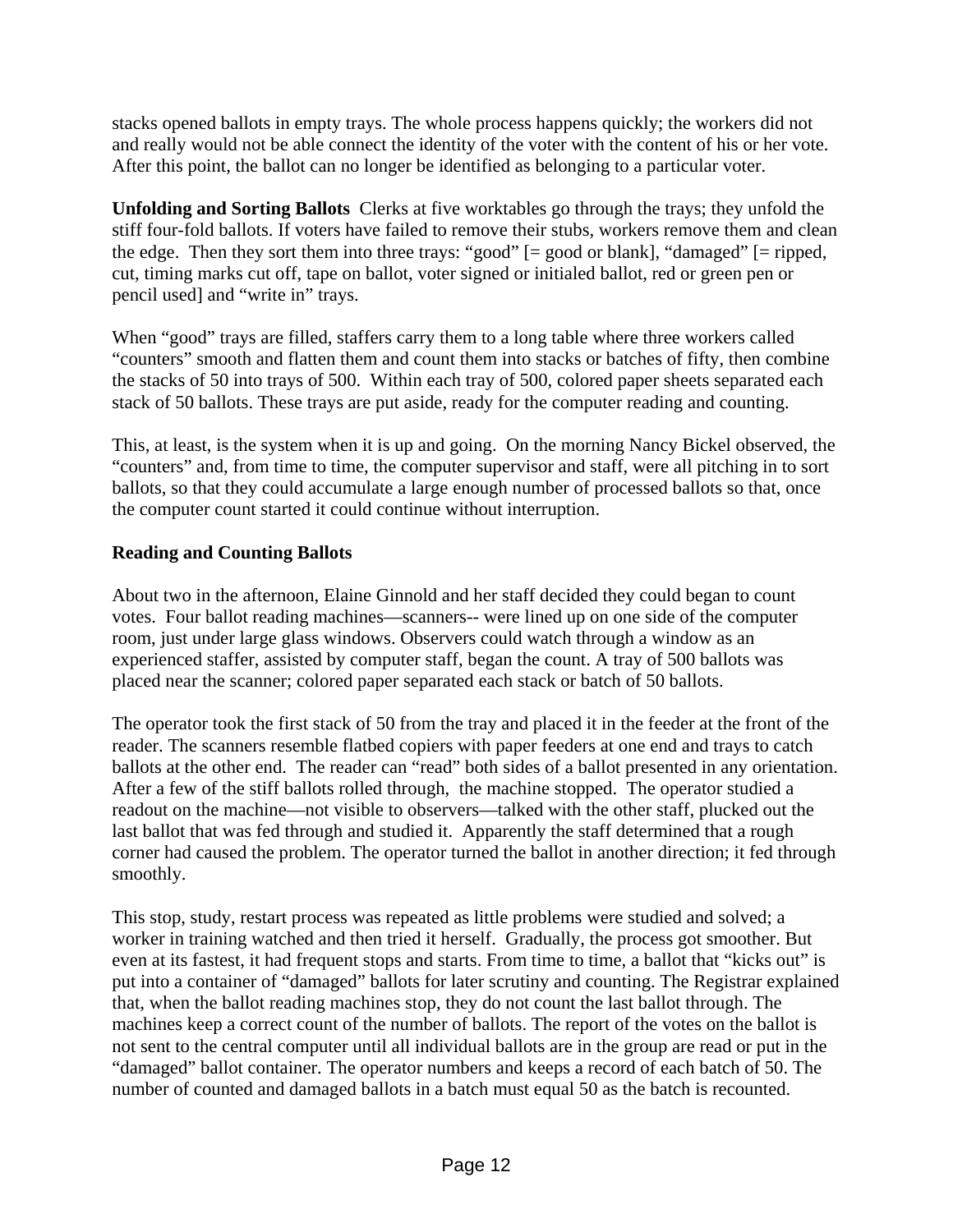At the start of the counting, described above, the first batch of 50 counted turned out to be 58; the machine reported and a hand count confirmed this count. Clearly, the workers doing the counting were not counting carefully enough. So supervisors instructed the workers doing the counting to count in batches of 10 to get more accurately counted stacks. LWV observer Nancy Bickel did not stay until the end of the count of the first 500. Empty boxes sat ready to receive each completed batch. Each batch of 500 is put in a box. The box is sealed with tape, signed, dated and put away, so that ballots will not be counted more than once.

**Counted but not Totaled or Reported** The processing and counting of Absentee Ballots goes on until 8 pm on Election Day. At that time the Registrar will request that absentee ballots be totaled and will report the totals. Any absentee ballots not counted by that time will be counted and reported after Election Day. Electronic ballots cast at the polls will be reported and counted during election night. All other ballots will be counted and reported in the three to four weeks following the election.

**Visitors** Bruce McPherson, the Secretary of State, visited the Registrar in mid-morning. With an small entourage of Secretary of State, Registrar of Voters and Board of Supervisor staff, Ginnold showed the Secretary the various rooms and activities and introduced some of her staff. Later a reporter and cameraman from KTVU Channel 2 taped a brief interview with Ginnold. Ginnold reported that the absentee ballot count was high; turn out at the polls would probably be low; she couldn't predict the impact of this pattern on the outcome of the election. The reporter said he would do early voting at the ROV Office, as he did every year when he did this story.

**On the Job Training and Work Environment** Since temporary county workers do many of the ballot handling jobs, training was part of the work day. On each work table, large sheets with instructions in large type described what types of ballot were to go into each of the three sorting trays. From time to time, the supervisor would speak with individual workers or stop all the noisy machines to do additional training, for example, showing a sample "write in ballot," so that workers understood that only ballots that actually had names written in by hand were to go in the "write in" trays.

The work environment seemed pleasant, staff friendly, supervisors polite, patient and clear in their explanations. Workers concentrated on the rather repetitious work, with relatively little chatting; no earphones for musical distraction were visible. Lighting was bright. Workers could use adjustable desk chairs. Groups of workers left and returned regularly for morning, afternoon and lunch breaks. A supervisor discussed with one machine operator that she might be doing too much repetitive work and arranged for another worker to take over. He announced that workers would work overtime during the week and on the weekend. Wednesday and Thursday hours would be 8:30 am to 7 pm; Saturday and Sunday hours 9 am to 3 pm.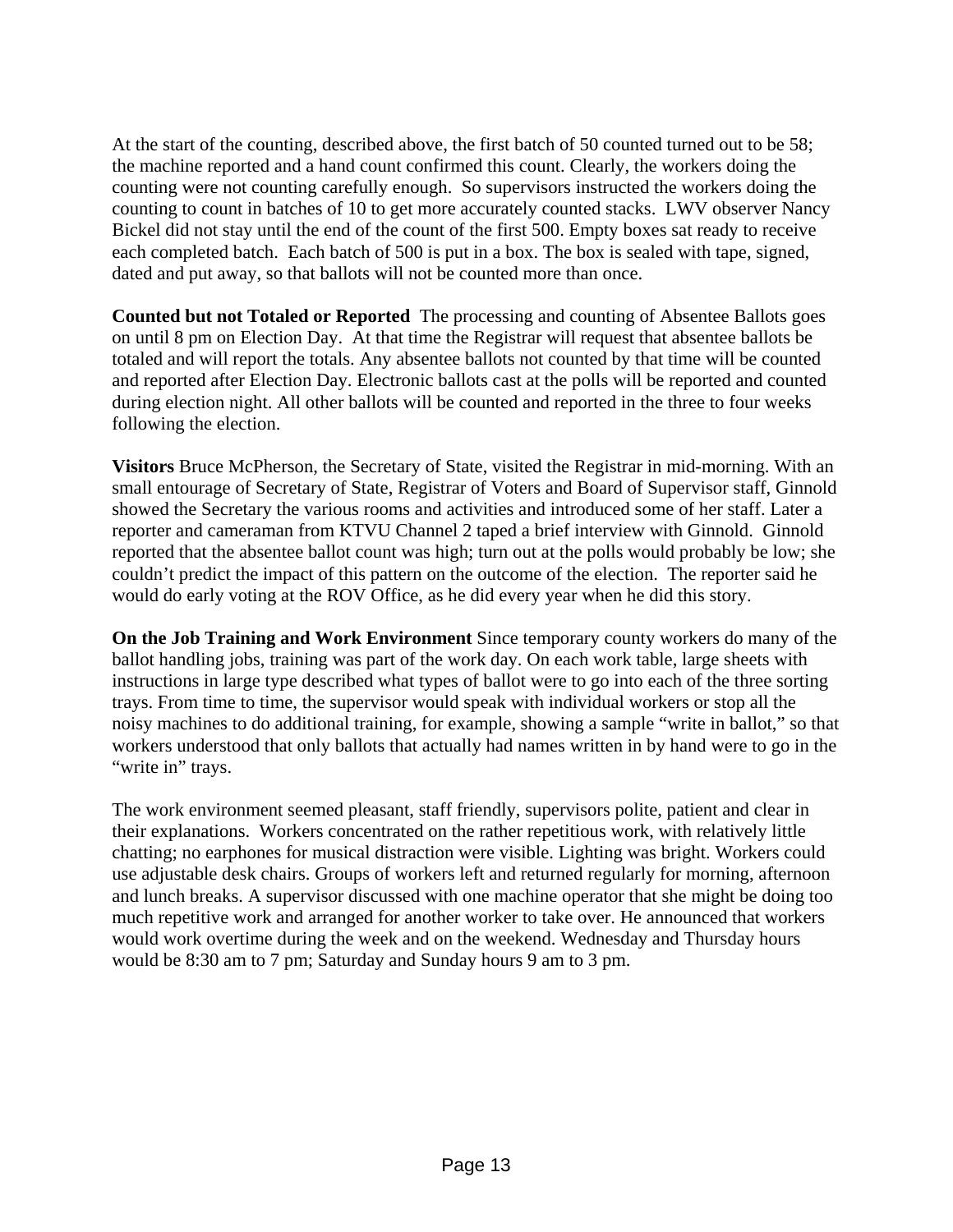#### **4 When the Polls Close**

#### **At the Polls**

The last voter is gone, the polls are closed and the flags are taken down, but the day is not over for the poll workers. Following careful written instructions and training from the Registrar of Voters Office, the poll workers divide into two teams to carry out all the tasks of closing the poll. The procedures described below are like those carried out for the Logic and Accuracy Testing. [See Logic and Accuracy Testing.]

#### **Closing and Totaling Each Voting Machine**

Each polling place has two to six or more touch screen voting machines. One team closes each voting machine and directs the machine to total the votes for the day. Each vote cast on each touch screen machine had been recorded on the memory card and in the computer's own memory. Totals are recorded on the memory cards and printed out on the paper tapes. The total number of voters who voted on each machine is recorded on the "certificate of votes" card and put into the "official returns pouch." Memory cards and tapes are removed. The machines are locked and put away. Everything put out in the morning has to be packed up and taken down. The excitement at the start of Election Day has been replaced by tiredness from the 14 hour day.

#### **Counting and Reconciling the Votes**

The number of voters who signed the roster will have to equal the number of voters who used each machine plus the provisional voters and those who chose to use paper ballots at the poll. Unused ballots are counted to make sure that none have disappeared. Voted ballots and spoiled paper ballots are subtracted from the total number of paper ballots present at the polls that morning. Each and every vote must be accounted for. Every poll worker hopes the accounting balances the first time.

## **Packing Up Memory Cards, Records and Supplies**

When everything adds up, poll workers pack and seal all the items in the appropriate box, baggie, envelope or case. Each vote cast on each touch screen machine was recorded on the memory card and in the computer's internal memory.

Now the poll workers put the memory card and the paper tape reporting the vote totals taken from each machine in the official returns pouch. Absentee ballots, paper ballots cast at the polls, and provisional ballots go into their own envelopes and then into the roster bag along with the index and all the rosters. The miscellaneous items go into the big gray ballot case. Before leaving the site poll workers post returns from that polling place on the outside of the polling place for review by members of the public.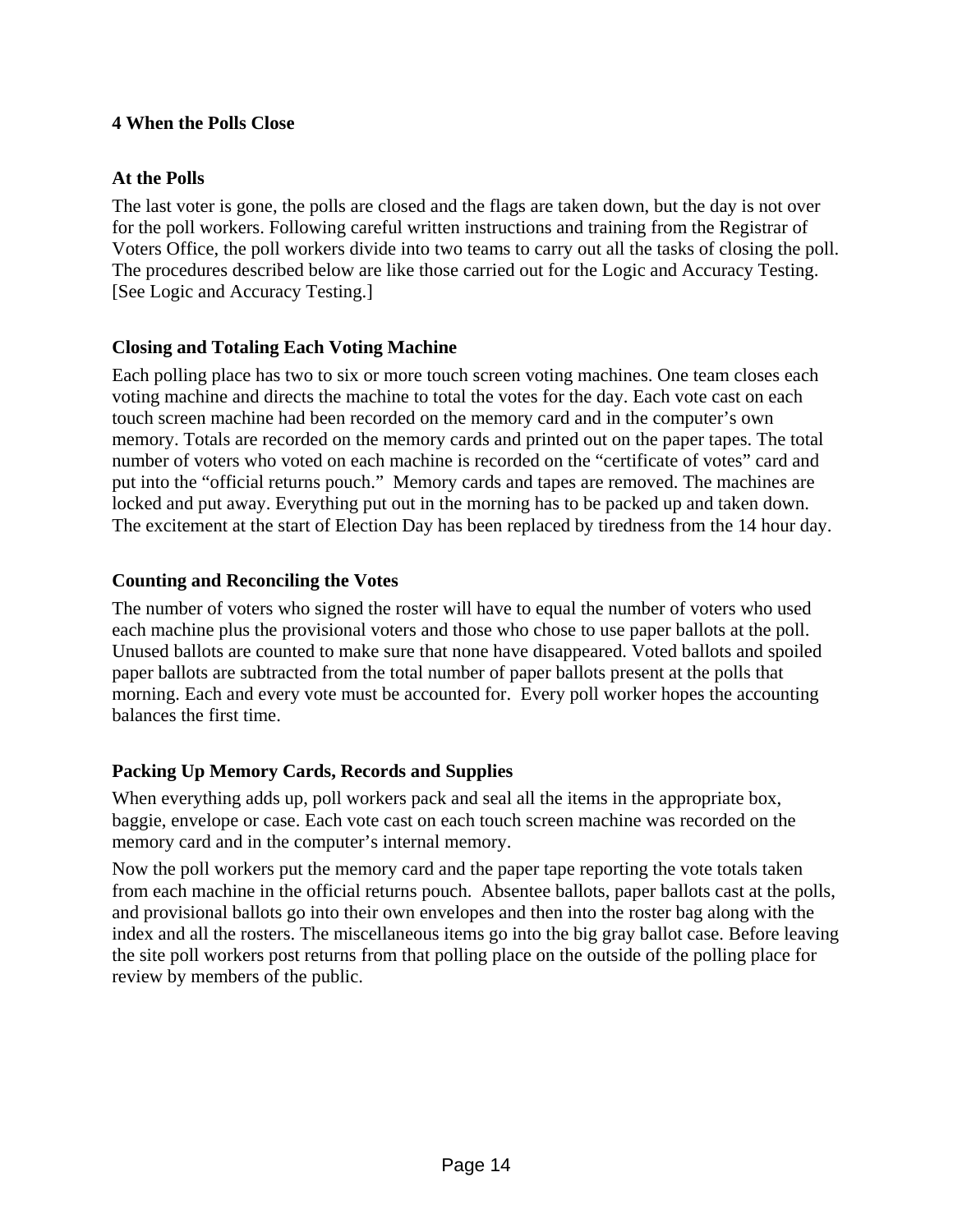## **To the Return Center and then to the Accumulation Site**

The Poll Inspector and one other poll worker drive to one of the 27 Return Centers. They deliver and sign for the pouch with the memory cards, rosters and the other items. County workers drive the memory cards from all the polling places to one of the four accumulation sites.

### **Accumulating & Transmitting Totals**

The next step goes on until the wee small hours in the morning. Memory cards from polling places in Alameda County arrive at four accumulation sites-- in Dublin, Fremont, Hayward, and the Registrar of Voters Office in downtown Oakland itself. Here the totals on memory cards from each precinct are added or "accumulated" to get results for each precinct. Precinct totals are uploaded—on secure lines-- to the ROV's central computer in the basement of the Courthouse.

At the accumulation site in the ROV Office, as in the other sites, workers sit at touch screen voting machines programmed to "accumulate" or total results from each precinct. Workers insert the memory cards from each precinct and take them out. Cards are kept in boxes labeled by precinct, so they can be recounted or tested if necessary. Information from the accumultors goes directly—on a secure line-- to the central computer in the ROV computer center.

## **Counting and Reporting the Vote in the ROV Computer Center**

Counting of the votes is done on a separate machine using Gems software. Only staff and members of the official observer panel, the Logic and Accuracy Board, are allowed inside the central election computer room. Members of the L&A Board may see everything, ask questions of staff, and require answers. The Board is generally composed of 2 members of the League of Women Voters and 2 members of the Grand Jury.

Members of the public and press can watch through the windows between the computer center and the ROV offices. If many people want to observe, they are escorted into the observation area adjacent to the window in small groups on a rotating basis, so everyone gets a chance to observe.

#### **Problems Counting the Vote**

During the November 2005 Special Election, Sukey Wilder, a League member serving on the Logic and Accuracy Board, reported that she observed only small glitches. Some poll workers had forgotten to instruct some electronic voting machines to "close" and "total" the votes. Memory cards from such machines would not report their totals until a staff person electronically "closed" the polls so the votes could be accumulated.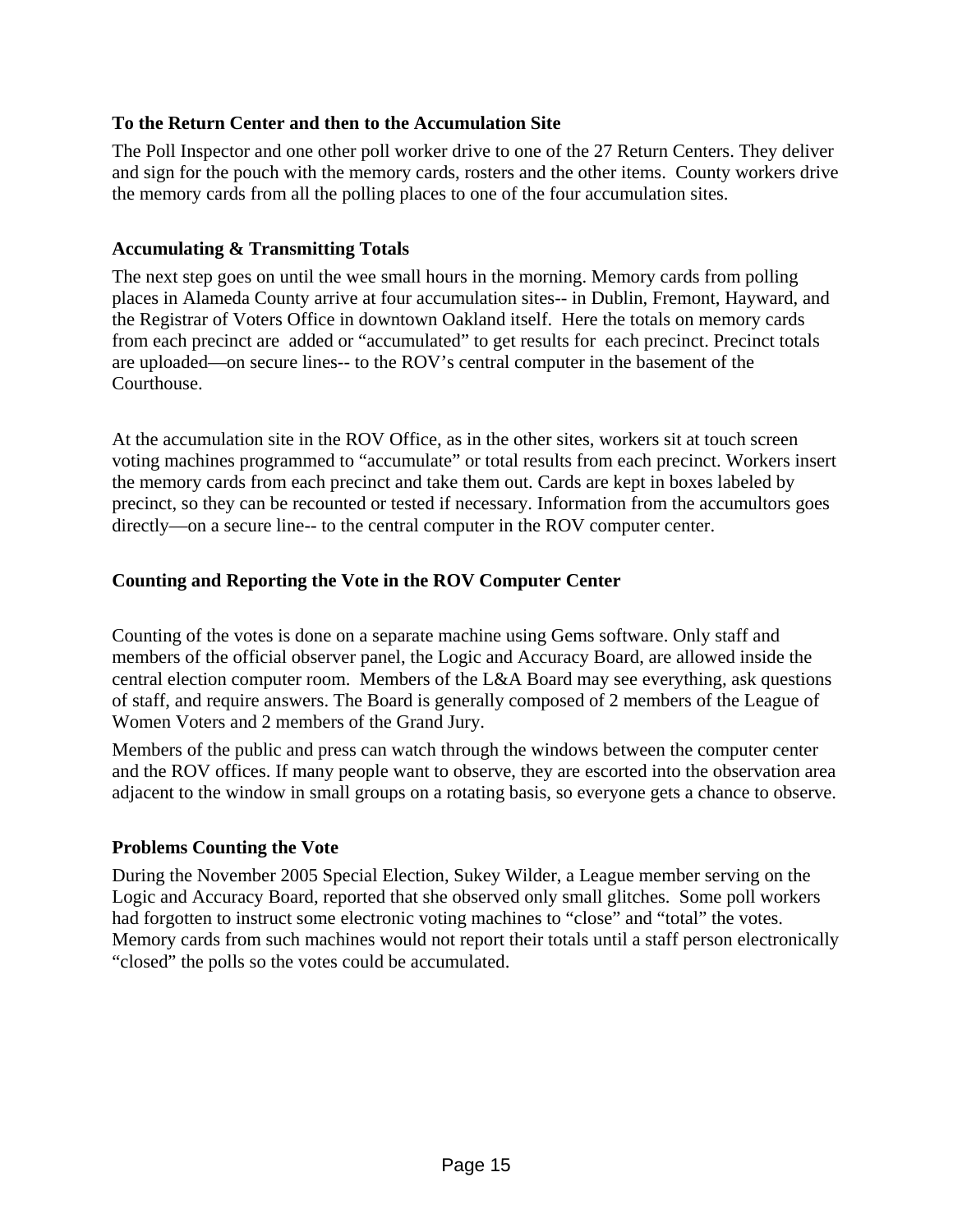## **Reporting the Vote by "Sneakernet' and Secure Lines**

From time to time, results from the central computer are recorded on a computer disk. The disk is hand carried –that is, taken by " sneakernet"-- to another computer. This computer connects to a secure line to the Secretary of State's office--so results can be posted on the SoS website--and to the media center and public viewing area at the conference center across the street from the courthouse. Public and press watch the returns as they are posted on the Registrar of Voters and Secretary of State websites. ROV staff answer questions from the press.

At two or three in the morning all votes cast electronically that day, as well as all absentee ballots counted before election day, have been reported. Election Day ends.

Provisional and absentee ballots collected on Election Day will be scanned and added to the tally in the days following. The count is completed in about three to four weeks. The deadline for the official report is 28 days after Election Day.

#### **Gathering In All Election Materials**

In the next few days, all the materials from the polls, the return centers, and the accumulation sites will be returned to the ROV office or to the warehouse. At these locations equipment will be checked, records reviewed, reconciled, checked and cross checked.

## **5 The Post Election Canvass: Post Election Counting and Double Checking**

#### **Reports of Early Results**

On Election Day websites, radio, tv and newspapers rush to announce the winners. News organizations base these predictions on exit polls—results obtained by asking voters how they voted as they come out of a sample of polling places. Later that night, after the polls have closed, the Registrar of Voters and the Secretary of State report actual results as they count electronic votes. The press confidently announces winners and losers, getting the results from the Secretary of State or local ROV websites or offices. Only when results are close does the press generally make clear that these totals are provisional and incomplete, that final results will only be available in some days and that official results will only be announced 28 days after Election Day.

The counts reported on election day include only absentee ballots counted before Election Day and votes cast and counted electronically on or before Election Day.

**Are absentee or paper ballots voted at the polls always counted? Yes**. They are counted in Alameda County and counted with great care. State law says they must be counted. On Wednesday, the day after the election, ROV staff continue to count absentee ballots received before the election, but not yet counted. By Thursday, all the paper ballots turned in at the polls have been brought into the office. Then the official Canvass begins.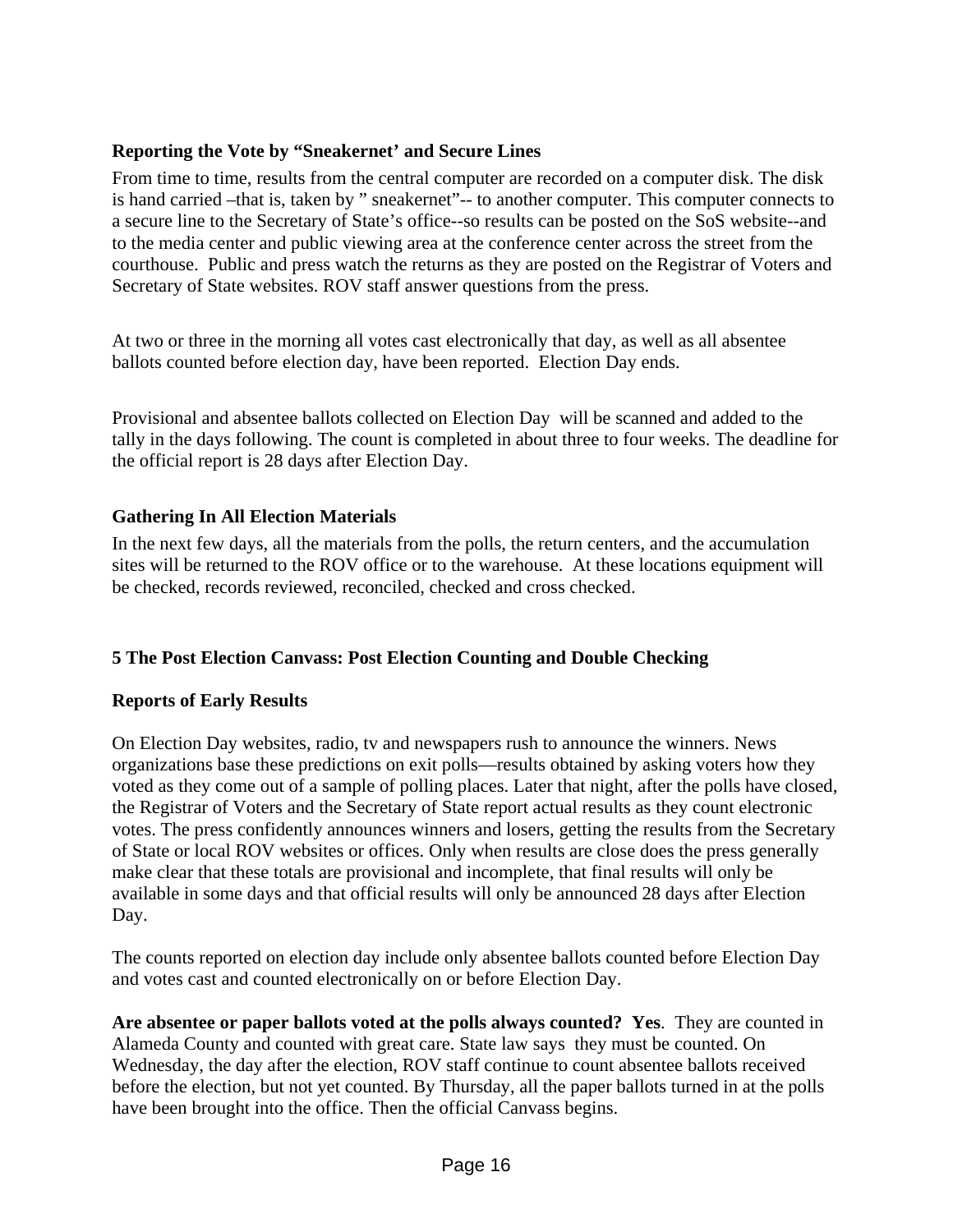#### **The Official Canvass**

The count of these materials begins with the official post-election canvass the Thursday after the Tuesday of the election. For the Special Election the Canvass was set for Thursday, November 10, 2005 at 8:30 am. The Registrar's Office summarizes the canvass activities as: balancing the rosters, duplicating damaged ballots, counting the absentee ballots turned in at the polls, verifying and counting provisional ballots. To this should be added counting the paper ballots voted at the polls by those who didn't wish to vote electronically. In Alameda County, the Registrar had provided a large supply of paper ballots at each polling place for this purpose and as a back up in case voting machines did not work or lines for machines were long and voters want to vote and leave.

In Alameda County, votes cast were distributed as follows:

| <b>Electronic ballots</b>              |         |      |
|----------------------------------------|---------|------|
| cast at the polls                      | 189,617 |      |
| cast in early voting                   | 1,985   |      |
| <b>Total of all electronic ballots</b> | 191,602 | 50%  |
| <b>Paper ballots</b>                   |         |      |
| Absentee ballots                       | 177,448 |      |
| Provisional ballots cast at polls      | 16,119  |      |
| <b>Total of all paper ballots</b>      | 193,567 | 50%  |
| <b>TOTAL BALLOTS CAST</b>              | 385,169 | 100% |

**Your Right to Observe the Canvass** Observers may arrive to observe during office hours. They enter the door labeled "Registrar of Voters, " sign in at the desk, receive a visitor's name tag and wait to be escorted to the viewing area. After a short wait, observers are escorted through the front offices, across the internal driveway shared with the Sheriff's office and into the back offices adjacent to the central computer room. Observers must remain in a small enclosure defined by black chains. This permits them to look through large windows into the central computer room and to look around them at the various stages of the Canvass. It is not always possible to figure out by just looking exactly what workers are doing. This account also included details from the ROV's detailed written instructions for the Canvass and information from ROV staff.

When League member Nancy Bickel observed the first day of the Canvass, there were other observers--Bev Harris and Jim March of Black Box Voting, Jim Soper of the Open Voting Consortium and Jerry Berkman, Berkeley resident and computer programmer and security expert. The group met that afternoon with the Registrar and her staff to discuss computer security questions.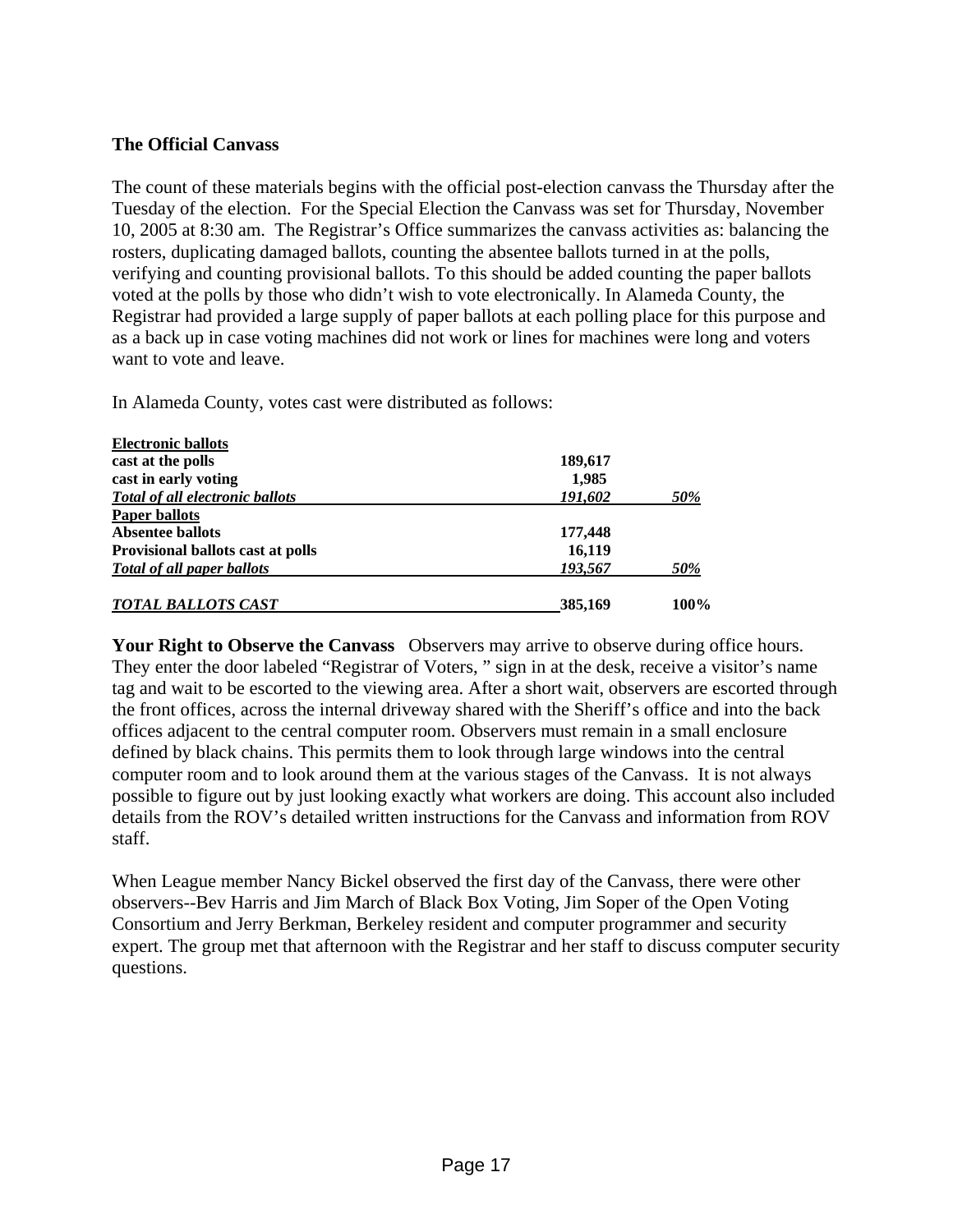## **Preparing Ballots and Checking Election Documents**

The purpose of the canvass is to examine the ballots to make sure they are accurate and authentic. This include accounting for every ballot, counting absentee and provisional ballots turned in at the polls, balancing the Roster from each polling place and accounting for discrepancies. As carried out in the crowded basement offices of the Alameda County Registrar of Voters, it involves a painstaking recording, sorting and preparing of the different materials and reports from the polling places. Since the computer memory cards from each polling place had already been read and their results reported on election night, they had been packed in boxes according to precinct number and stored, for security, in the central computer room.

#### **Sorting Ballots**

By Thursday, two days after Election Day, all the materials from the polling places have been brought in to the ROV office. Now the paper ballots must be checked. The ultimate goal is to identify and count every valid paper ballot cast at or delivered, as an absentee ballot, to every polling place.

**Types of Paper Ballots** Each polling place should have sent in all its paper ballots. These include **absentee ballots** turned in at the polls and all paper ballots issued to the polling place. **Unused ballots** are returned. **Ballots spoiled by the voter** are labeled as void and retained for return to the ROV. Poll workers do not issue the voter a new ballot until the spoiled ballot is turned in. **Provisional ballots, in signed provisional ballot envelopes,** are returned. Provisional voters are, for example, people who are not listed on the roster or people who had been identified on the roster as absentee voters and did not bring in their absentee ballot and envelope to surrender. Provisional voters are issued paper ballots and provisional ballot envelopes. **Official paper ballots** are ballots filled out by voters who are listed on and sign the precinct roster. These ballots may be used by any voter; in case of long delays, power failures or broken machines, many voters may vote on paper.

#### **Checking and Balancing the Records**

**The poll rosters** signed by voters, **the reports filed by each polling place** identifying the number of voters and types of ballots cast, **the paper tapes of totals voted** on each touch screen machine will also be checked. The rosters must be balanced according to the ROV's instructions. Any discrepancies will be examined until the supervisor understands what caused the discrepancy and finds an adequate explanation. One source of discrepancy for the 2005 special election, for example, was that some poll workers did not understand that, if voters signed the register and then voted a paper ballot, that ballot should be placed directly in the ballot box and later put into the envelope for official paper ballots. Since this was a new procedure, poll workers often had the voter place the ballot in a provisional ballot envelope. The poll worker would then explain on the envelope that the voter requested a paper ballot. This small error would throw off the count of types of ballots cast and the reconciliation with number of voters who cast ballots. A supervisor checking the notation on the provisional envelope would be able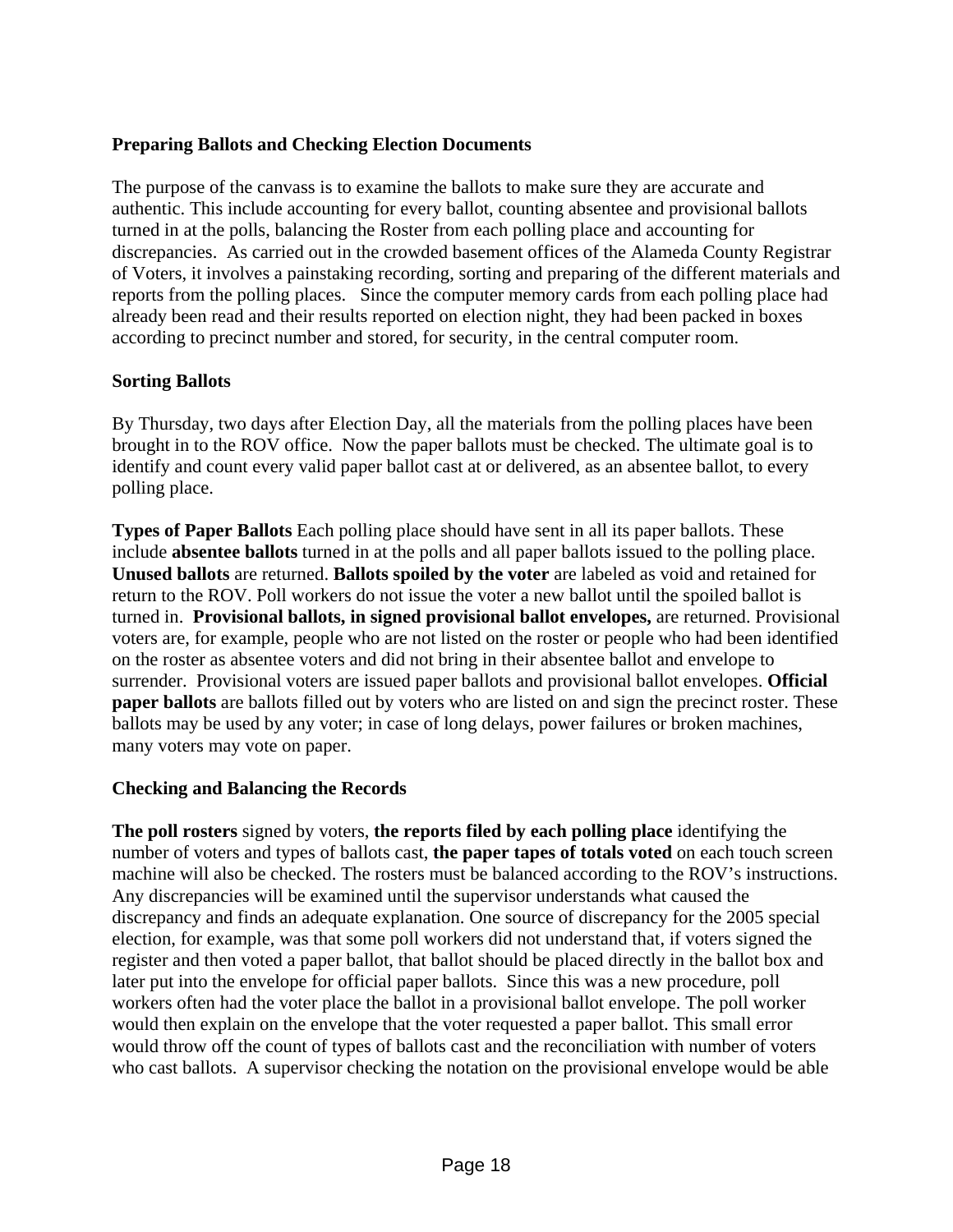to resolve the discrepancy. Discrepancies and their causes are reported to the ROV so that these problems may checked and avoided in future elections.

**Rosters** When rosters are reviewed during the Canvass, the time sheets signed by poll workers are removed and sent to the correct staffer, so that poll workers will be paid. The yellow roster sheets reporting deaths and other corrections reported at the polls are removed, so corrections can be entered in ROV records. **Registration Forms** turned in at the polls are also routed to the correct place for entry.

**Double Checking** All envelopes storing ballots and materials are saved and will be double checked, then stored for the period required by law, which, for this election, was six months. All ballot boxes and containers will be double checked at the ROV offices or warehouse. During these checks, workers will find a few ballots misplaced by poll workers or overlooked by workers emptying ballot boxes and envelopes. These too will be verified and included in the final vote count.

**The Scene at the Start of the Canvass** The back offices are filled with clerks at long tables, surrounded by white cardboard boxes, each labeled with 10 precinct numbers and filled with materials from those precincts. Paper ballots from precincts in each city with a local election must be kept together and counted together. With an urgent flurry, supervisors search for a missing precinct belonging to a voting district; they find the precinct in a box accidentally set down next to the wrong sorting table in the busy crowded room. Little flurries to keep the process correct happen throughout the day.

Workers fill out a report form for each precinct envelope they open. As the workers open envelopes containing different types of ballots, they count them. All counts of all types of ballots are recorded in at least two places. Absentee ballots are grouped together and taken to have signatures checked. [See **What Happens to Your Absentee Ballots**. ]

**Checking Provisional Ballot Envelopes** Ballots in provisional ballot envelopes are sorted by precinct. Since the ROV office computer has recorded voters whose absentee ballot have been received or who have voted early on touch screen machines, workers will be able to confirm whether the voter has or has not voted. If a voter's vote has not been counted, the provisional ballot is accepted and the ballot will be removed from the envelope, sorted and counted. In the same way, workers will check the signatures on ballot envelopes voted by voters who said they were registered in that precinct, but whose names were not on the roster, and voters who said they were registered at another precinct. Ballots are taken to a different part of the ROV offices for the signature check, so citizens observing the Canvass will not see this process. [See **What Happens to Your Absentee Ballots** for a description.]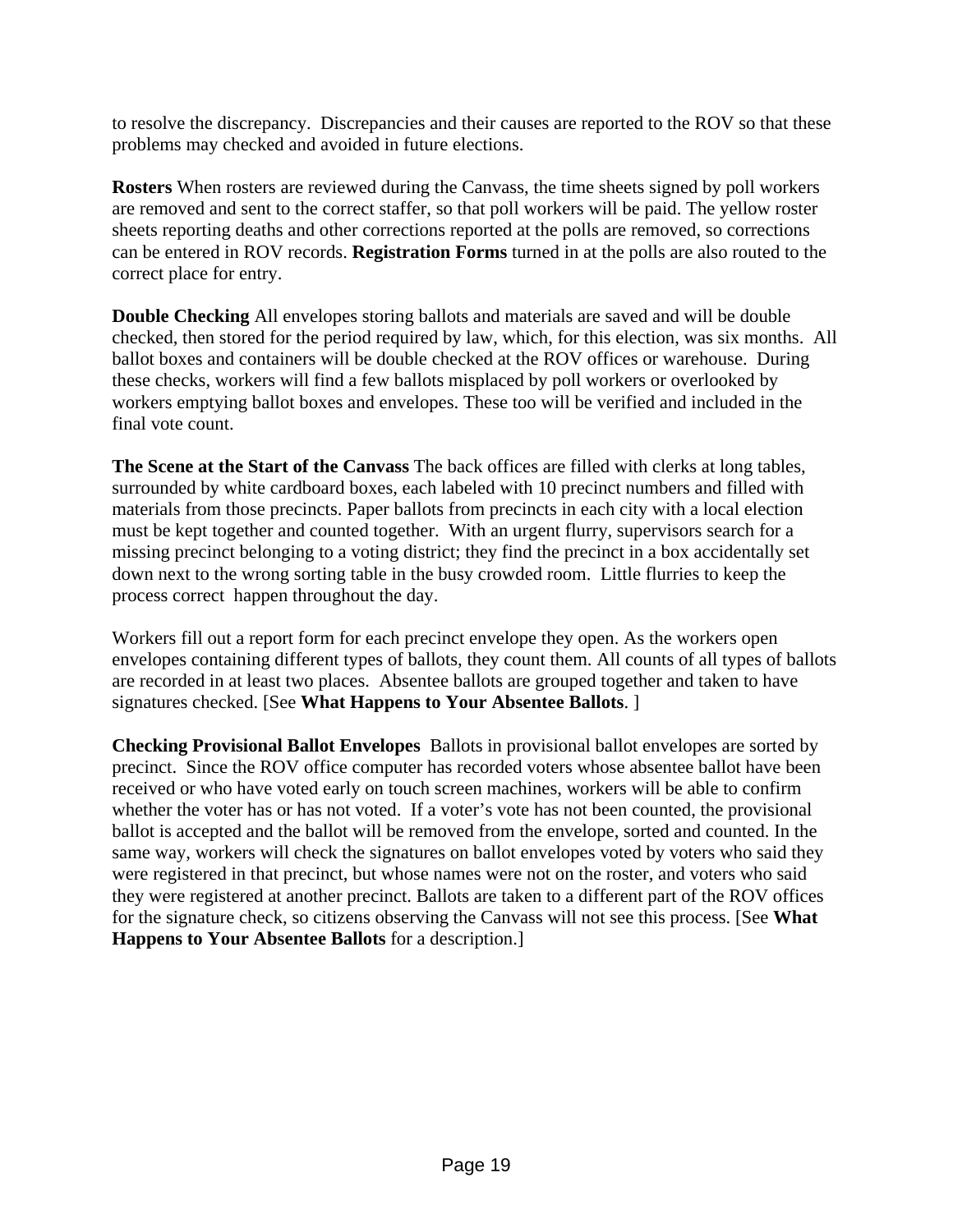#### **Counting Provisional Ballots, Paper Ballots Turned in at the Polls and Absentee Ballots**

Official Paper Ballots turned in at the polls do not need signatures checked, since the voters signed the roster and their identity is presumed to have been confirmed at the polls. Once the ROV office confirms that the registration information on the provisional ballot or absentee ballot envelop is correct, that the signatures on provisional ballot and absentee ballot envelopes are valid, and that the voter has not previously voted, the envelopes are opened and set aside.

The identity of the voter is separated from his vote from this point onward.

The ballots are removed and sorted, counted into batches of 50, combined in groups of 500. Each batch of 50 is run through a scanner, the votes recorded electronically and reported to the central election computer. The groups of 500 are packed up in boxes, signed and sealed. [ For a detailed description of this process, see **Opening Envelopes, Unfolding and Sorting Ballots, Ballot Reading and Counting** in **What Happens to Your Absentee Ballots.]** 

#### **Counting Write-In Votes**

League members did not observe this activity directly because no write-in candidates were written in by voters. Electronically cast ballots allow the voter to type in the name of the candidate, so the computer can read and print the vote. Handwritten write-in ballots are sorted out and two or three workers form a team to read them and record the votes.

#### **Remaking Damaged Ballots**

Acting Registrar of Voters Elaine Ginnold described the process. Paper ballots that have been sorted out as damaged—either by workers looking at them or because the scanners that count the ballots reject them—are examined by ROV staff. The "damaged" group includes all ballots that cannot be easily read by the scanner. A team of staffers, in consultation with a supervisor, will try to determine the voter's intention. Often, Ginnold reported, it is very obvious that the voter just marked the ovals of his/her choices too lightly or with a mark like a check or an x that the scanner could not read. The solution is that the staffer blacks in the intended oval completely. In other cases, the voter's intention is less clear. If the staff can not determine, for example, which of two ovals the voter intended to mark, no vote will be recorded for that contest. In cases where the ballot is torn or the "timing marks" that enable the scanner to read it have been damaged, the ballot may be copied by machine or hand and the substitute ballot will be counted.

#### **Updating Vote Totals**

The Canvass continues until all materials have been checked and all votes have been counted. The election computer is updated to get new vote totals from time to time. Revised vote totals are reported to the public on the ROV website and to the Secretary of State for posting on the SoS website on Fridays and Tuesdays in the 4 weeks following the elections.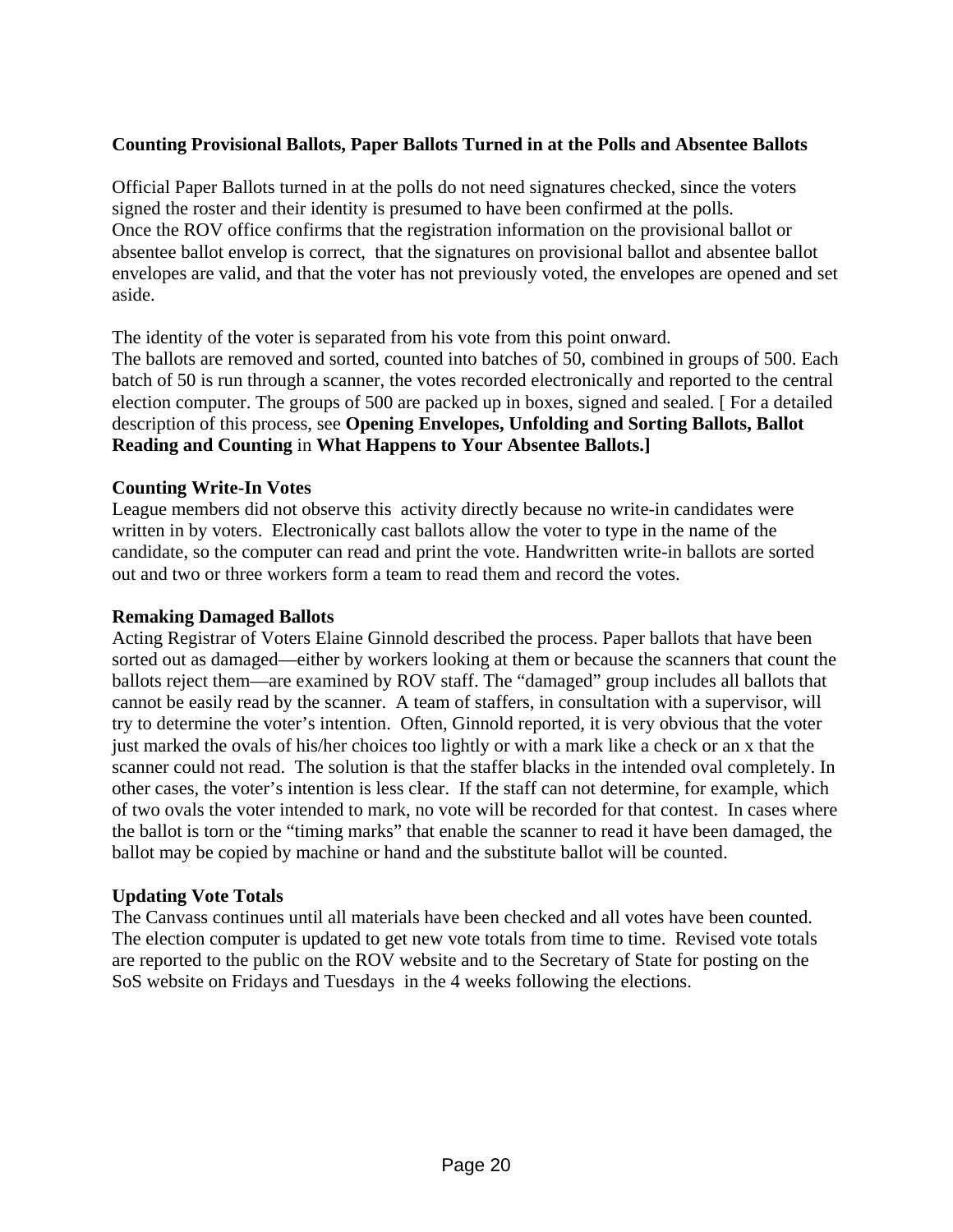## **California Election Code on the One Percent Tally**

335.5. The "official canvass" is the public process of processing and tallying all ballots received in an election, including, but not limited to, provisional ballots and absentee ballots not included in the semifinal official canvass. The official canvass also includes the process of reconciling ballots, attempting to prohibit duplicate voting by absentee and provisional voters, and performance of the **manual tally** of 1 **percent** of all precincts. 336.5. "One **percent manual tally**" is the public process of manually tallying votes in 1 **percent** of the precincts, selected at random by the **elections** official, and in one precinct for each race not included in the randomly selected precincts. This procedure is conducted during the official canvass to verify the accuracy of the automated count. [Note: boldface type appears in the Election Code as downloaded from the Secretary of State website]

#### **How the Election Code Requirement is Carried Out**

The Election Code requires county registrars "to verify the accuracy of the automated counts" by hand counting votes cast at 1% of the precincts and "in one precinct for each race not included in the randomly selected precincts." Exactly what these Election Code requirements mean in practical terms has changed over time.

To understand the process we will identify the three different groups of ballots sampled by the ROV. The ballots selected for hand counting in 1% of precincts, we will refer to as the **1% precinct sample or 1% sample**. The ballots selected for hand counting" in one precinct for each race not included in the randomly selected precincts" we will refer to as the **supplemental 1% precinct sample or supplemental 1% sample**. The ACROV often refers to this as the sample of each ballot type. The third sample taken by the ACROV is a sample of paper ballots, including absentee ballots and provisional ballots. We will refer to this as the **sample of paper ballots**.

When most voting systems in California used punch cards or optically scanned paper ballots or other methods with a paper or card stock ballot, the Election Code provision cited above could be carried out in a straightforward way. The ballots were first read and tallied by machine, then a sample of precincts was selected and counted by hand. The hand recount of the 1% sample could test whether the computers and machines that counted and reported the votes cast in the precincts had made systematic errors in counting the vote.

In the past, testing 1% of precincts was essentially equivalent to testing about 1% of votes. Absentee ballots were only available to invalids or people who would be out of town on Election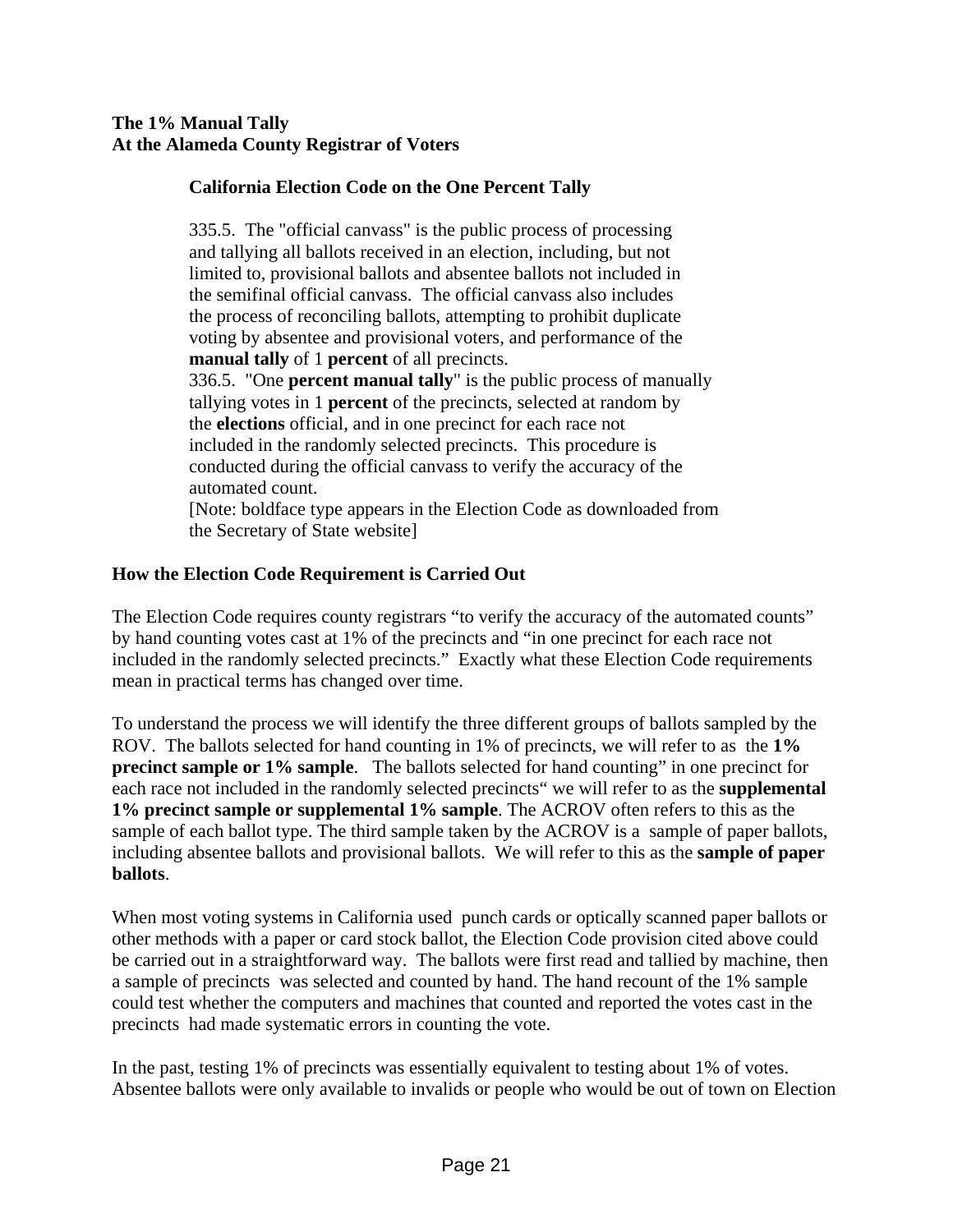Day; nearly everyone actually voted in a precinct polling place. In recent years, changes in the Election Code have permitted anyone to sign up as an temporary or permanent absentee voter; the numbers of such voters has grown to approximately half of all voters in Alameda County. Other innovations have included early electronic voting at the Registrar's Office or other locations.

**Application of the 1% of Precincts Provision** In the Special Election of November 2005 and other recent elections, the ACROV Office has understood the "**1% of precincts**" requirement to be a test of the accuracy of DRE or electronic voting machines set up in polling places, so when selecting 1% of precincts for hand counting, it has only selected and hand counted votes cast electronically in polling places on Election Day.

It has not included paper ballots cast by voters in mail-in precincts, paper ballots voted at or absentee ballots delivered to polling places nor absentee ballots sent to the ROV before Election Day. Although it has not included such ballots in the 1% sample of precincts, it has separately sampled nearly 1% of many of these ballots as part of the **sample of paper ballots** mentioned above.

The introduction of electronic voting machines or DREs in the past few elections posed a problem for Registrars of Voters. Since the "ballots" cast in polling places on such machines were only recorded electronically, no paper ballots existed to enable ROVs to comply with the Election Code provision. During the Special Election in November 2005 and earlier elections with these machines, The ACROV created substitute or simulated paper ballots.

Here's how it worked. When a voter records her vote on a touch screen machine, an image of the whole "ballot" is recorded on the machine's internal memory and on its memory card. When the memory cards are removed, downloaded, added up and results delivered to the central election computer, the image of each individual ballot is transferred to the central election computer. When the ROV Office selected the precincts for the 1% sample, it printed out substitute paper ballots, individual sheets of 8 ½" x 11" paper, each with an image of an individual ballot as it had been recorded on the electronic voting machine or DRE. This process created paper "ballots" that could be hand counted and enabled the ROV to comply, or go through the motions of complying, with the Election Code requirement for a hand count.

Citizen concern about the lack of a "paper trail" of their votes on electronic voting machines has led to new laws. These laws came into force on January 1, 2006. State law now requires electronic election equipment to have a voter verifiable paper audit trail [VVPAT] and requires that these VVPAT paper records be counted in the 1% sample of precincts. Machines used in future elections will include Voter Verifiable Paper Audit Trails [VVPAT], so the hand count will be done using separate paper records which have been created at the time the vote is cast and confirmed by the voter as accurate at the time of voting.

As soon after January 1, 2006 as the ROV buys and begins to use new election machines that meet new federal and state standards, the hand count will again become a count of paper records of individual votes created when the voter casts her ballot. The 1% sample will also again be a test of the accuracy of the election machinery.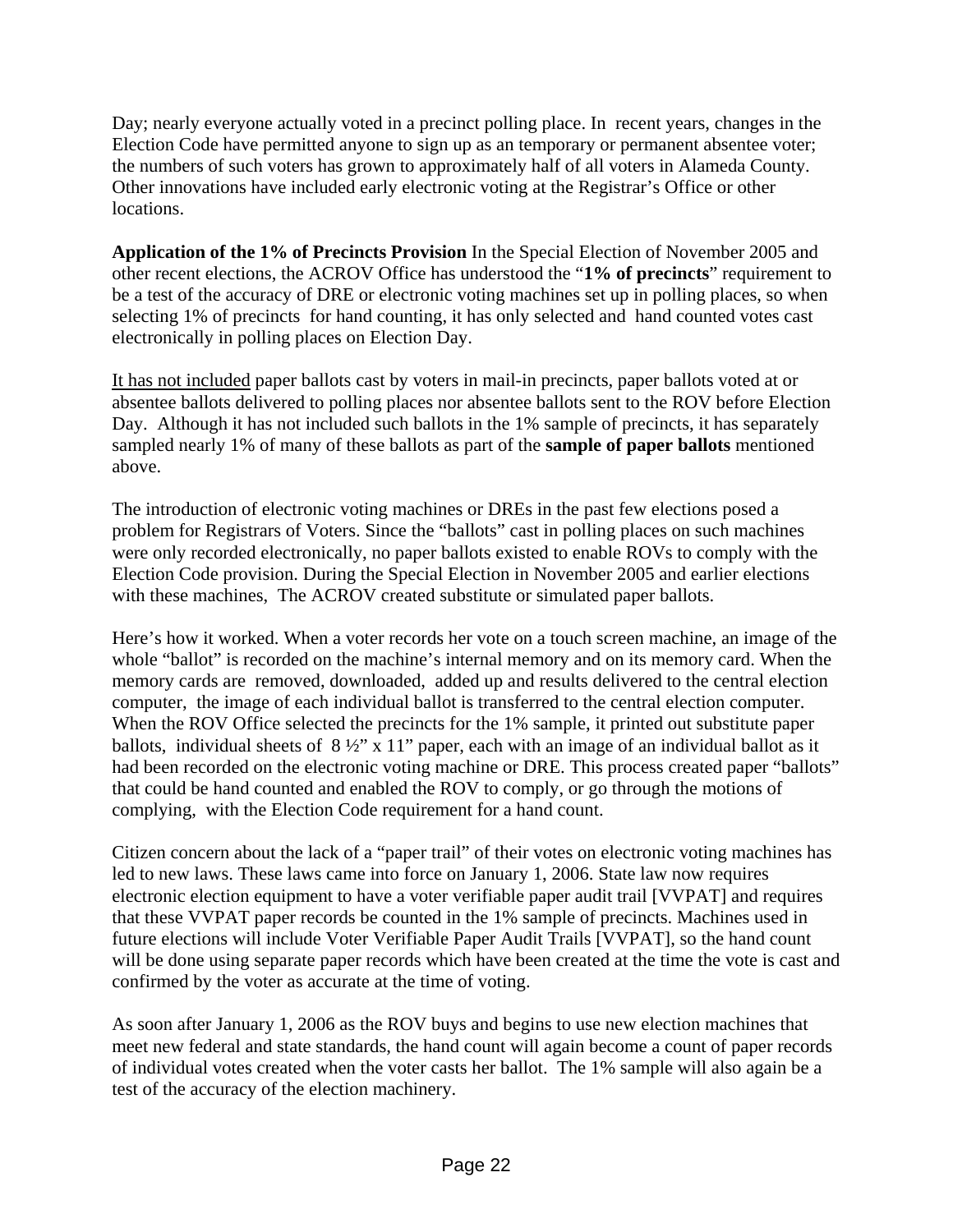For the November 2005 Special Election, the 1% of precincts was selected as described in the section "Current Sampling Method Described & Discussed in Detail" below. Then the images of the ballots cast in those precincts were printed out on 8 1/2 x 11 sheets of paper and counted by hand. Counting the paper images of the electronic ballots is just another way of recounting the electronic records, so in 2005, the hand tally was not an independent check on the accuracy of the electronic and computerized ballot count. The same method of printing and counting was used for the **supplemental precincts** selected as required in the Election Code.

#### **ROV Samples About 1% of Paper Ballots**

Since more and more voters in the County are voting by absentee paper ballot, the ROV Office also samples absentee ballots. Although the ROV does not interpret the Election Code provision cited above as requiring this sampling of absentee or paper ballots, such sampling is in keeping with the stated intent of the provision- "to verify the accuracy of the automated count." Paper ballots—whether absentee ballots, provisional ballots or other types—were all counted at the ACROV Office by the same group of automated scanners. The data from these machines were then transferred to the central election computer through a secure telephone line into a router. This process is also an "automated count" as mentioned in the Election Code provision. It uses different machines and possibly different aspects of the central computer or computer program. This automated system also should be sampled and tested by a hand count.

The sampling method used by the ROV during the November 2005 Special Election selected three boxes of 500 paper ballots. The sample of three boxes of 500 each or 1500 paper ballots recounted by hand did represent nearly 1% percent of all absentee ballots and nearly 1% of all paper ballots. The ROV Office did not attempt to sample every type of paper ballot although several different categories of paper ballots were included.

It is useful to take a look at the methods used by the Alameda County Registrar of Voters to sample votes, since the ROV may use the same or similar methods in future.

#### **BALLOTS CAST IN ALAMEDA COUNTY IN THE NOVEMBER 2005 ELECTION BY TYPE**

|                                          | <b>Number</b> | % of total |
|------------------------------------------|---------------|------------|
| <b>Electronic ballots</b>                |               |            |
| cast at the polls                        | 189,617       |            |
| cast in early voting                     | 1,985         |            |
| Total of all electronic ballots          | 191,602       | 50%        |
| <b>Paper ballots</b>                     |               |            |
| Absentee ballots                         | 177,448       |            |
| <b>Provisional ballots cast at polls</b> | 16,119        |            |
| <b>Total of all paper ballots</b>        | 193,567       | 50%        |
| <b>TOTAL BALLOTS CAST</b>                | 385,169       | 100%       |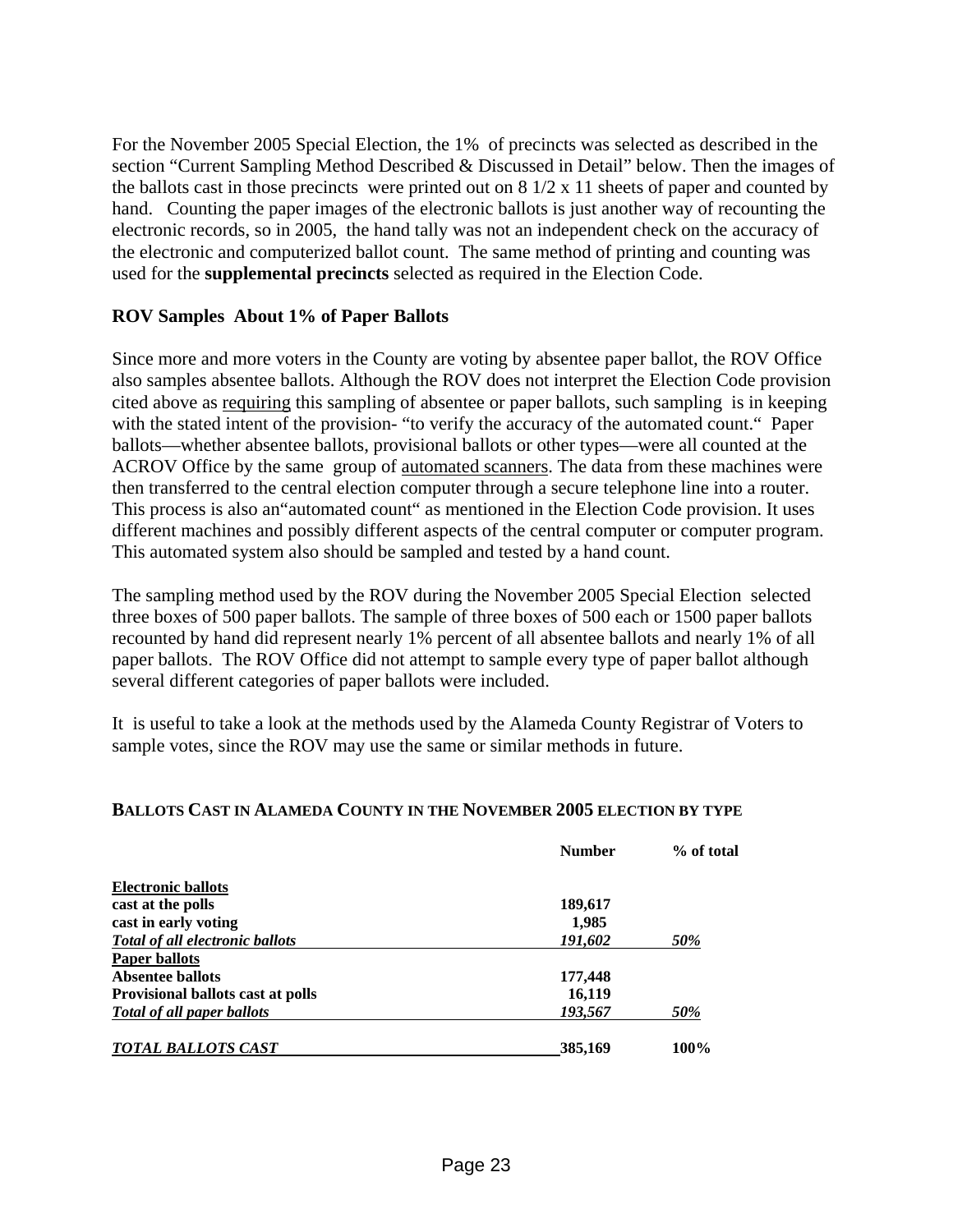**Note: Absentee ballot category includes Mail-in ballots from mail-in precincts Official ballots cast at polls Absentee ballots received before Election Day Absentee ballots delivered to polling places Absentee ballots from military personnel Damaged ballots are found in all categories** 

# **1% of Precincts Drawn from 805 Polling Places**

The California Election Code cited above is understood by the ROV to mean that the one percent for the manual tally—hand recount--should be taken only from electronic votes cast in precincts with polling places. In addition, the provision requires that, if the 1% sample drawn does not include every race run at that election, the ROV select one precinct for each race or ballot type that was not included in the original sample for a hand recount. In the 2005 Special Election, the Alameda County Registrar of Voters Office interpreted these provisions to mean that it would select 1%, that is 8, of the 805 precincts in which polling places were set up with electronic touch screen machines. An additional 335 precincts had too few voters to merit polling places; voters in these precincts were sent paper absentee ballots and voted by mail. These precincts were not included in the 1% precinct sample nor the supplemental 1% precinct sample; they were, presumably, included in the sample of paper ballots.

#### **Current Sampling Method Described & Discussed in Detail**

In the Special Election of November 2005, the Registrar's Office used a random number generator that is part of the Diebold DIMS software package to pick the 1%. The DIMS software is widely used by the ACROV and many other Registrars to do many different election related tasks.

After the November 2005 election, three citizen members of the ROV's Election Advisory Committee watched a staff supervisor go through the routine required to generate a random 1% sample of 805 precincts. This produced eight numbers:

4, 42, 48, 59, 75, 182, 458, 709

The supervisor then took a list of all polling places arranged in numerical order by precinct and found the corresponding poll in the list. In other words, she counted down the list to the 4th precinct, the 42nd precinct and so on until she had marked all eight.

The ROV's list of precincts is organized in numerical order by precinct number. Precinct numbers have been assigned roughly geographically starting with Berkeley in the north and continuing roughly south. On closer observation, we observed that the first five precincts picked are all in Berkeley, the next in Piedmont, the next in Hayward and the last in Fremont.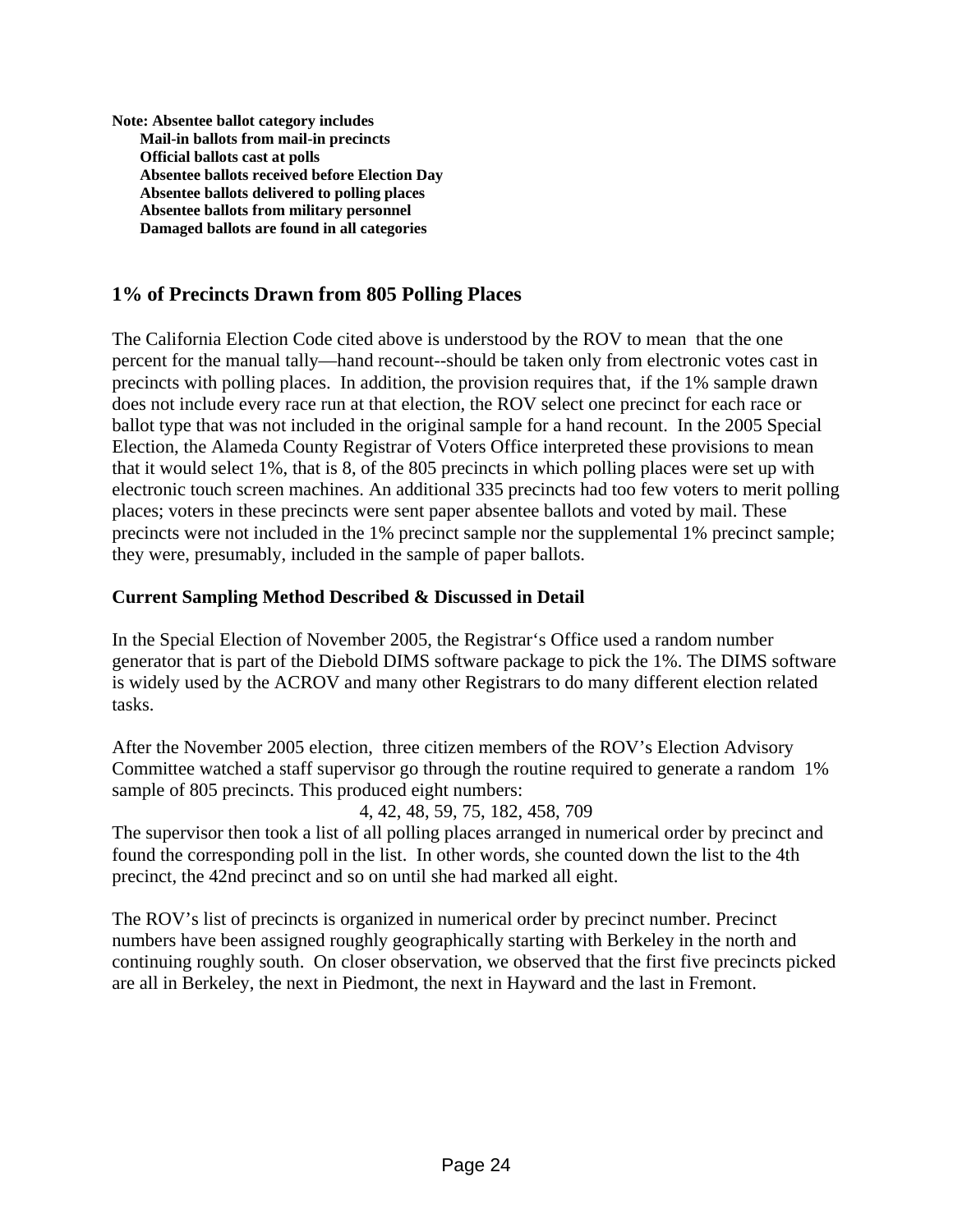#### **Table Comparing Cities Drawn in 1% Sample**

[Note: populations are from websites; data may not be from same year or same source]

|                       | Population      | <b>Registered Voters</b> | Cards [Ballots] Cast |
|-----------------------|-----------------|--------------------------|----------------------|
| <b>Alameda County</b> | 1,444,656       | 704,036                  | 385,169              |
| <b>Berkeley</b>       | 102,743 est.    |                          |                      |
| Piedmont              | $10,952$ , est. |                          |                      |
| Hayward               | 146,027 est.    |                          |                      |
| Fremont               | 84,575 est.     |                          |                      |

#### **A Poor Sample**

The distribution of the sample described above does not look very fair in the everyday nontechnical sense. Six of the eight sample precincts are in the north county. The biggest city in the county, Oakland, is not in the sample at all. We consulted a statistician about whether this sample looked like a fair sample. Peter Bickel, professor of statistics at the University of California at Berkeley, observed that the sample was an unlikely, but not impossible, random sample.

Computers do not generate "real" random samples; they are machines programmed to simulate random samples, Bickel pointed out. Some programs do a better job; some do a worse job. Studies have shown that many random number generators are poorly programmed and do not pick good or fair random samples. He suggested using either a better random number generator or some other fair method of picking the sample.

#### **Supplemental Precincts Picked**

In the 2005 Special Election, the ROV staff noted that the random sample turned out to include only two of the seven ballot types, or groups of election races, voted on in the county, since, in this election, Berkeley, Piedmont and Fremont voted only on the state ballot propositions. Hayward had school district elections. To comply with the Election Code provisions cited above, the Registar's staff picked one supplemental precinct from each of the ballot types in the following five cities: Albany, Castro Valley, Emeryville, Livermore, Newark. Each of these races or ballot types was voted on in very few precincts, ranging from five precincts in Emeryville to 50 precincts in Livermore. The DIMS software was not able to select random 1% samples from groups smaller than 100, so ROV staff drew paper slips from a container to pick an supplemental sample precinct from each ballot type or race.

Picking the supplemental samples for each race or ballot type, as required by the Election Code, seems, in an informal sense, to compensate somewhat for the unevenness of the geographical and population distribution of the original sample of eight precincts. In primary and general elections, many more community and special districts elect local and regional offices and vote on local ballot measures. With many more local elections and many more different ballot types, the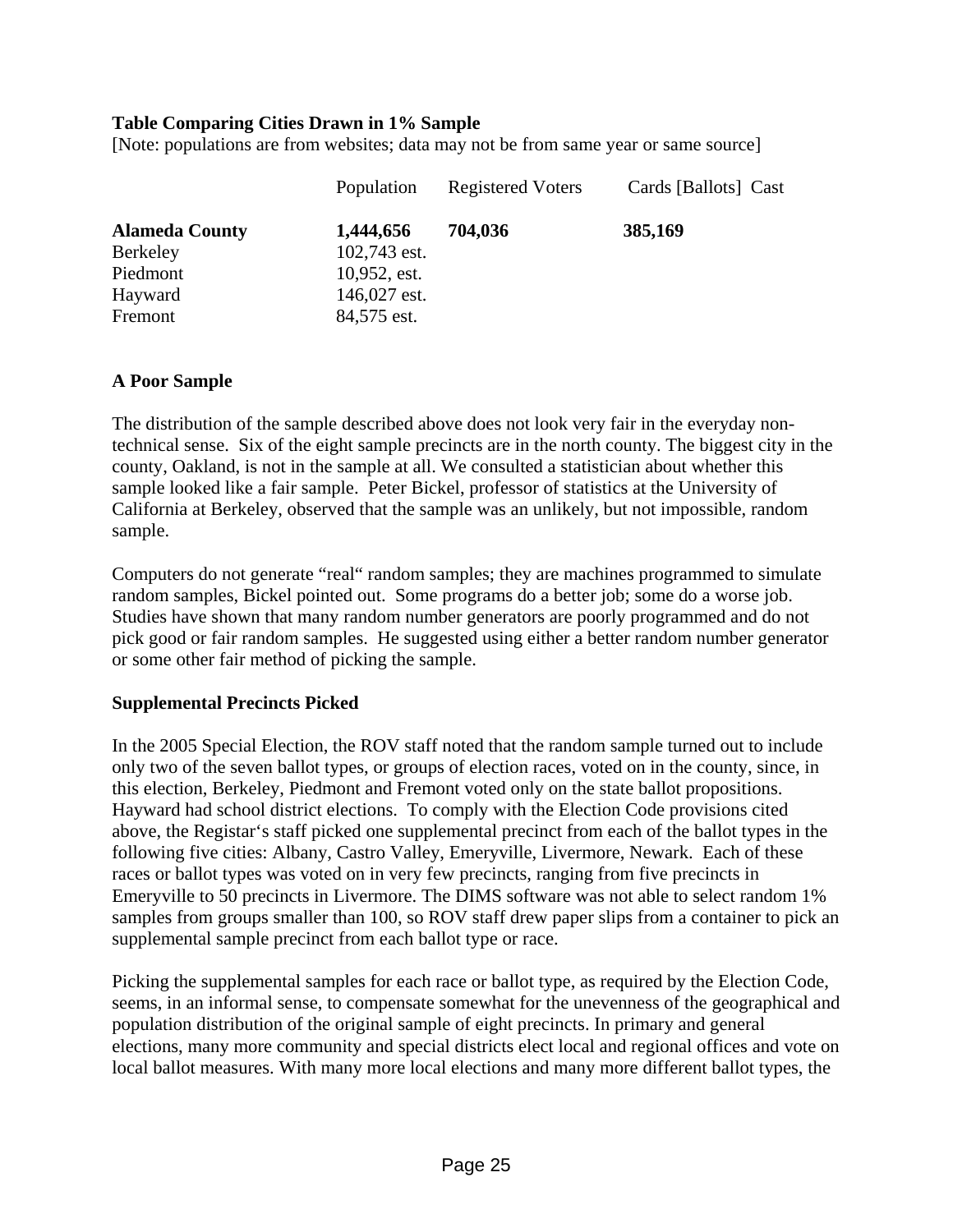selection of supplemental samples for each type of race or ballot would be likely to spread the samples picked more evenly geographically across the county.

It should be noted, that, in the supplemental precincts, the ROV protocol only requires a count of the as- yet-unsampled races, not all the races on the entire ballot. In other words, only the local offices are usually counted on the ballots drawn in supplemental sample.

# **ROV Selects About 1% of Paper Ballots**

As mentioned above, The ROV Office already does a hand count of absentee and paper ballots. In the most recent election, the ROV did a hand count of 1500 absentee and other ballots. One percent of the 193,567 paper ballots would have been 1936 paper ballots. So the ROV sampled close to 1% of the paper ballots. However, not all types of paper ballots had an equal chance of being included in the sample.

The ROV selected three boxes each containing roughly 500 paper ballots for a hand count. Athough we did not observe the selection, we understand that the boxes were selected after Election Day, taken off the long shelves where signed and sealed boxes of paper ballots are stored after counting. The selection and counting took place during the period when some categories of paper ballots were still been processed—being checked for signatures or sorted and some still awaited processing. Damaged ballots, for example, are often the last to be processed and counted. So some categories of ballots had not yet been scanned, counted and packed up into boxes of 500 and were not available for sampling.

# **How the Manual Tally Was Done**

After the precincts for the 1% sample have been picked, the ROV staff printed out images of every single ballot cast in each precinct, a timeconsuming process. Then the ROV was ready to do the manual count. League of Women Voters member Nancy Bickel observed the process. The ACROV's protocol specifies that each precinct is counted by a group of staff members forming a three member recount board. One member read the vote on each ballot and the other two marked two separate tally sheets which listed the names of the candidates and measures being recounted. Recount board members sorted the ballots into stacks as follows: in a Vote for One contest, one stack for each candidate or for the yes and the no on a measure and one stack for undervotes, where no vote is indicated. [The voting machine software did not permit the voter to "overvote," to vote for more than one candidate in a one member race**.**]

The Registrar's protocol specifies how the board members mark the tally sheet. When the board finished counting the contest, the supervisor of the recount compared the recount results with the actual election night results for that contest. If the results were the same, the supervisor initialed the recount results on the tally sheet. If the numbers were different, ballots were resorted and recounted in groups of 10. If the results were the same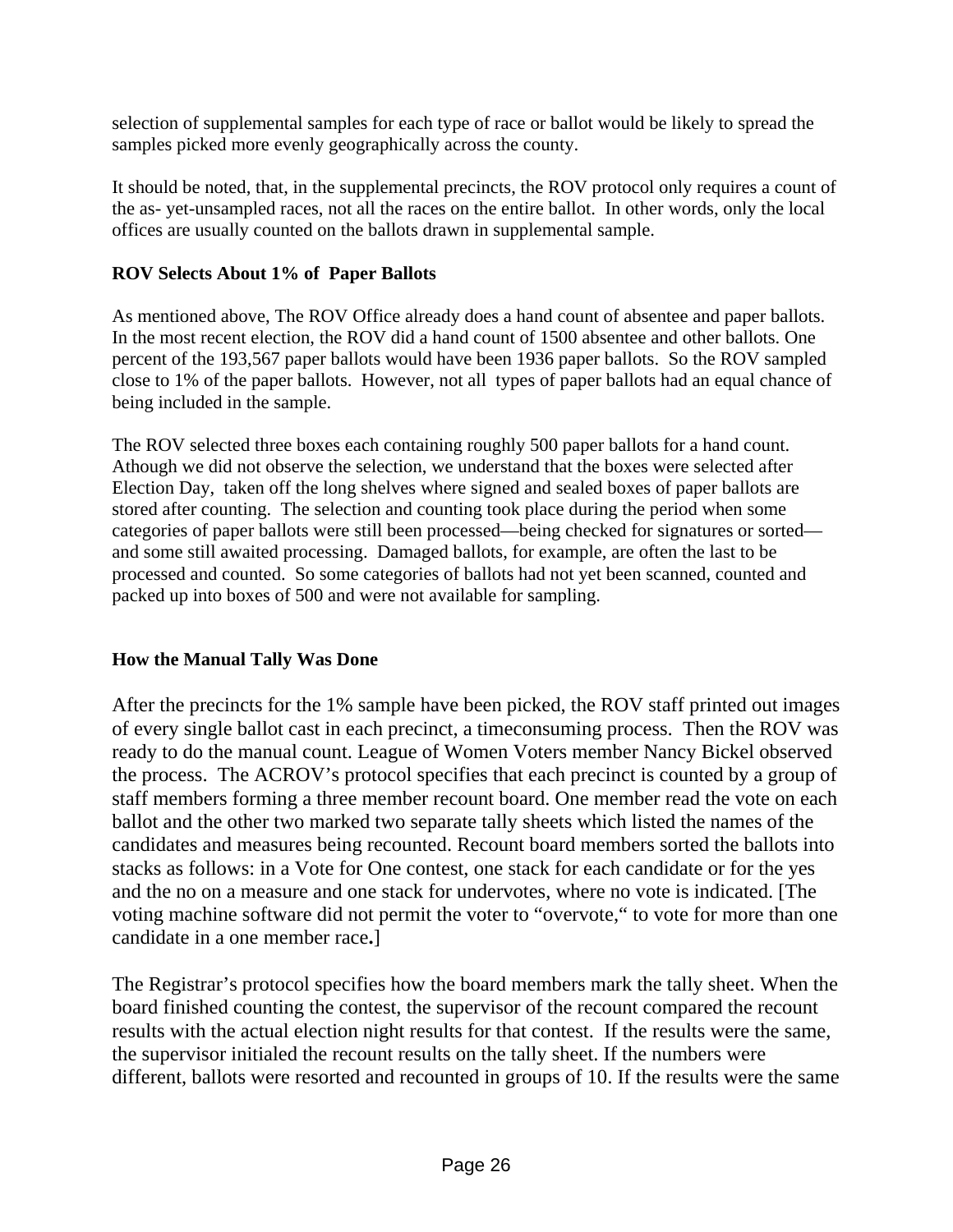after the second recount, the supervisor initials the results and shows the  $+$  or  $$ difference. Recounts were repeated until the totals agree.

In a vote for two, the board counted all of the votes for the first candidate in the list of candidates, then counted all the votes for the second name in the list and so on until all votes counted.

The protocol requires that three staffers stay with the ballots during breaks and lunches. At the end of the work day, ballots and tally sheets are secured in the vote count room, which is locked. When the recount of the precinct is completed, the tally sheets and ballots are stored in boxes in the Vote Count Room.

The protocols for counting the actual paper ballots—absentee, provisional etc.- are the same the protocols for the manual tally described above.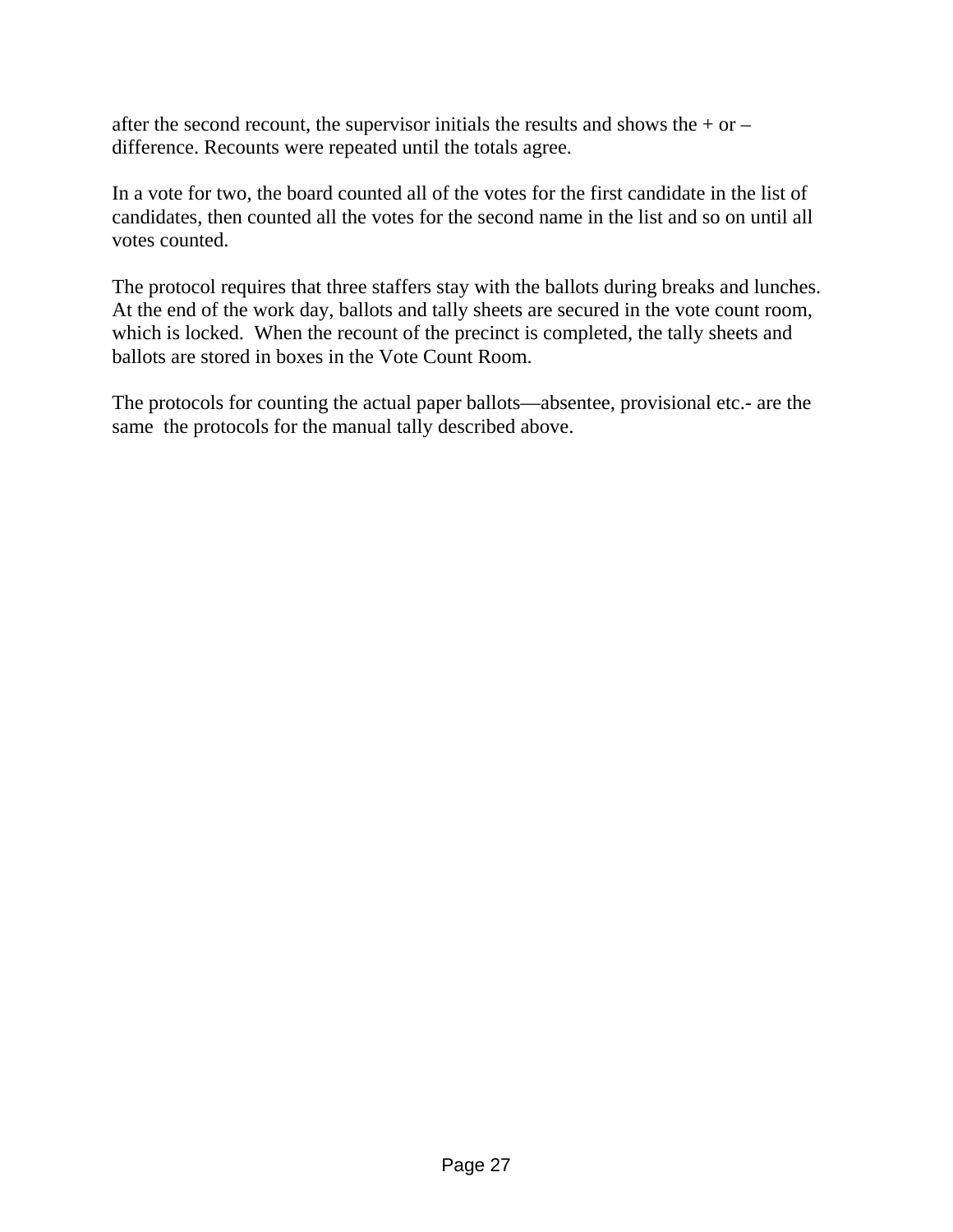## **Some Conclusions and Suggestions about the 1% Hand Tally**

The Election Code states that the purpose of the hand tally of 1% of precincts is"to verify the accuracy of the automated count." An automated count can fail to be accurate for two reasons because of accidental errors by election workers, machines or software carrying out the count or because of deliberate cheating by election workers, machines or software. The 1% hand count is only one of many different kinds of checks and tests that Registrars of Voters, the Secretary of State and the federal Election Assistance Commission and other bodies do carry out and should carry out to ensure that every vote is counted and counted correctly.

The ROV has convened a Citizens Advisory Committee that is making recommendations to improve the 1% sample. Their draft report, *Proposed Criteria for the Post-Election One Percent Manual Tally in Alameda County,* was in in its final stages in February 2006. The report includes and expands on the following recommendations.

The public should believe that every vote cast should have an equal chance of being drawn and hand counted in the sample. This would give the public confidence that their votes will be counted correctly The percentage of every category or type of vote hand counted should be about the same. The goal is that every voter, voting by any method, should feel that their vote has an equal chance of being picked in the 1% sample to be counted by hand.

Drawing an equal percentage of every type of ballot would do a better job of fulfilling the underlying purpose of the hand count. Each type of ballot, each type of election equipment and each method of counting ballots could introduce errors. These errors could be accidental or done on purpose. The types of error or cheating could be very different in different places, with different equipment, for example, different voting machines could have different kinds of programming errors; different scanners for paper ballots could have different mechanical problems. Different staffers can also make different kinds of errors.

In future elections the goal could be better served if both electronic and official paper ballots voted at the polls were included in the 1% sample of precincts. In future elections ACROV expects to be using new equipment which will make this expansion of the hand count practical.

The nearly one percent sample of the paper ballots, already carried out by the ROV should be expanded to a full 1% and should include all the various types of paper ballots not cast at the polling places nor counted electronically at the polls, including Provisional ballots cast at polls, Mail-in ballots from mail-in precincts, Absentee ballots received before Election Day, Absentee ballots delivered to polling places, Absentee ballots from military personnel. Damaged ballots are found in all categories.

The Report will also recommend that the current method of selecting the 1% sample be fair, open to public observation and inspection and easy to understand and verify and random. The Alameda County Registrar of Voters will be testing the specific recommendations of the draft report during several elections in Spring 2006. Thereafter, the Report would be corrected and finalized, its methods would be adopted in whole or in part by the ACROV and the Report will available to the public.